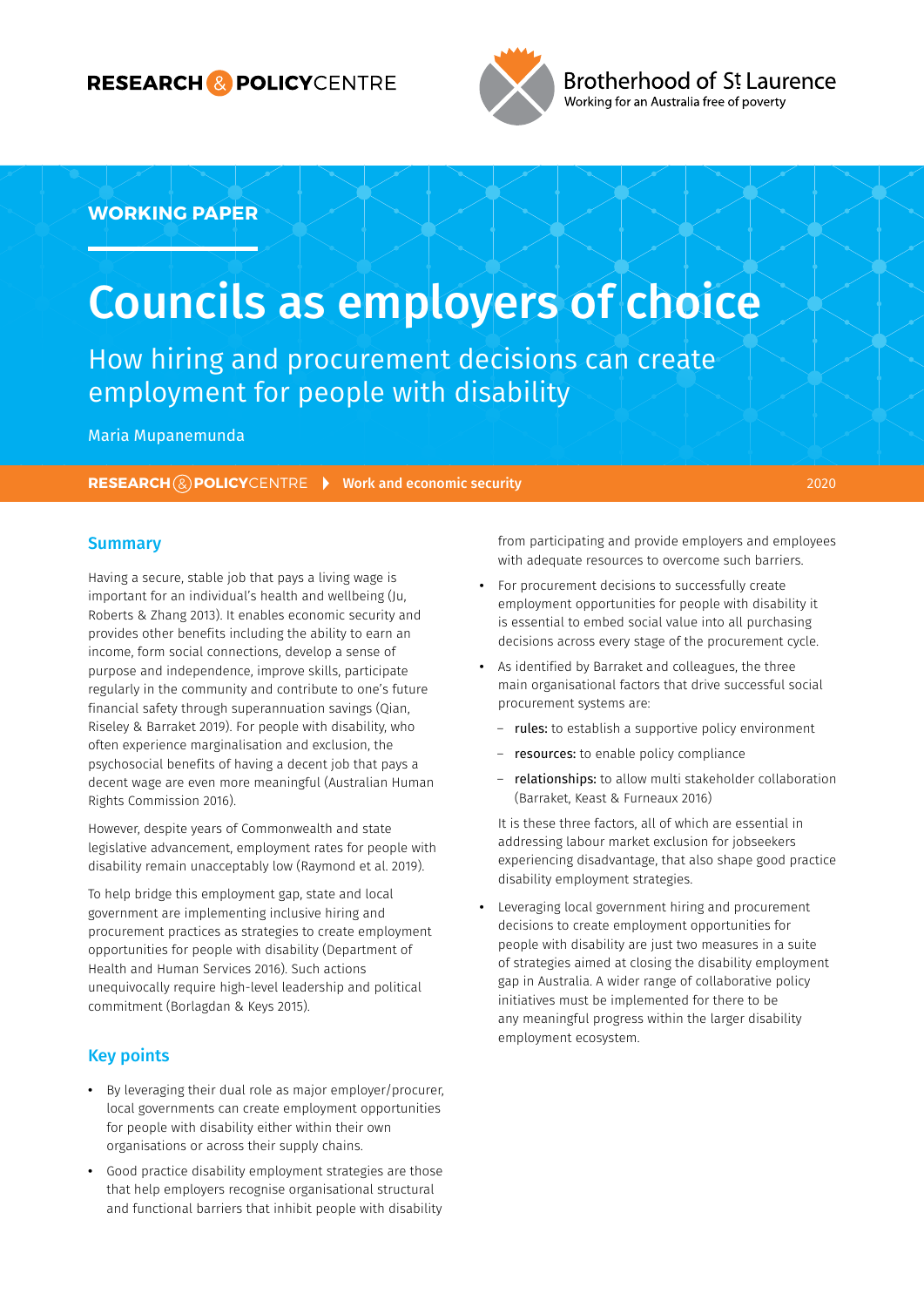# The need for inclusive employment and social procurement

Among OECD countries, Australia ranks in the bottom third when it comes to disability employment (OECD 2010). In Australia, compared to people without a disability, people with disability are less likely to participate in the labour force (53% compared to 83%), less likely to receive income from wages or salary (24% compared to 76%), more likely to experience long-term unemployment (30% compared to 15%) and more likely to be underemployed (11% compared to 8%) (Australian Institute of Health and Welfare 2019). Pathways to employment that build skills and provide training are extremely important, particularly for younger people, yet people with disability represent only 2.8% of those starting apprenticeships and traineeships in Australia (Department of Health and Human Services 2018).

In response, Commonwealth and state governments have over the past two decades implemented laws and policies to support people with disability; and much work has been done to identify the structural disadvantage people with disability face in the labour market (Municipal Association of Victoria 2011). Yet despite years of legislative change, advocacy campaigns and research showing the socioeconomic benefits of inclusive workforces, people with disability continue to experience significant challenges securing and retaining stable employment (Raymond et al. 2019).

This employment gap is both a challenge and an opportunity and it is the intention of this discussion paper to consider how local governments are and could be involved in delivering a solution.

#### Research aim

This paper was inspired by the Bayside Regional Partnership Disability Employment Project, an initiative of the Brotherhood of St Laurence National Disability Insurance Scheme Local Area Coordination Team, the Brotherhood of St Laurence Research and Policy Centre and the seven local governments servicing the Bayside Peninsula Region— Bayside, Frankston, Glen Eira, Kingston, Mornington Peninsula, Port Philip and Stonnington. The aim of the project is to support Victorian local governments in becoming employers of choice for people with disability specifically through hiring and procurement processes.

## Research approach

This paper draws on a review of Australian and international literature on disability employment and social procurement.<sup>1</sup> Government publications examining public procurement as a policy response to unemployment, as well as reports produced by social procurement intermediary organisations both in Australia and internationally, were also reviewed. Analysis of relevant local government disability action and procurement plans was included as part of the literature review.

The findings provide a foundation for consultation with council inclusion and procurement teams.2

#### Structure of the paper

This paper is divided into three sections.

Section one outlines Australia's disability legislative and policy context and explores the role that local government and Local Area Coordinators (LACs) play in facilitating employment opportunities for people with disability.

Section two gives a brief synthesis of good practice disability employment recommendations for employers. As there is already an abundance of research, this section is intended to offer only a summary of existing knowledge and provide references for deeper exploration.

Section three looks at social procurement as an inclusive employment strategy. It explores the different steps local governments might take in developing an organisational strategy for purchasing socially.

**<sup>1</sup>** A glossary of terms relating to social procurement can be found on page 14.

**<sup>2</sup>** Two tools have been developed to accompany this discussion paper (Mupanemunda 2020, forthcoming). The first, a four-stage framework, is useful in helping organisations understand where they might be on their social procurement journey. The second, comprising four checklists and four action lists, is designed to help organisations develop a social procurement strategy.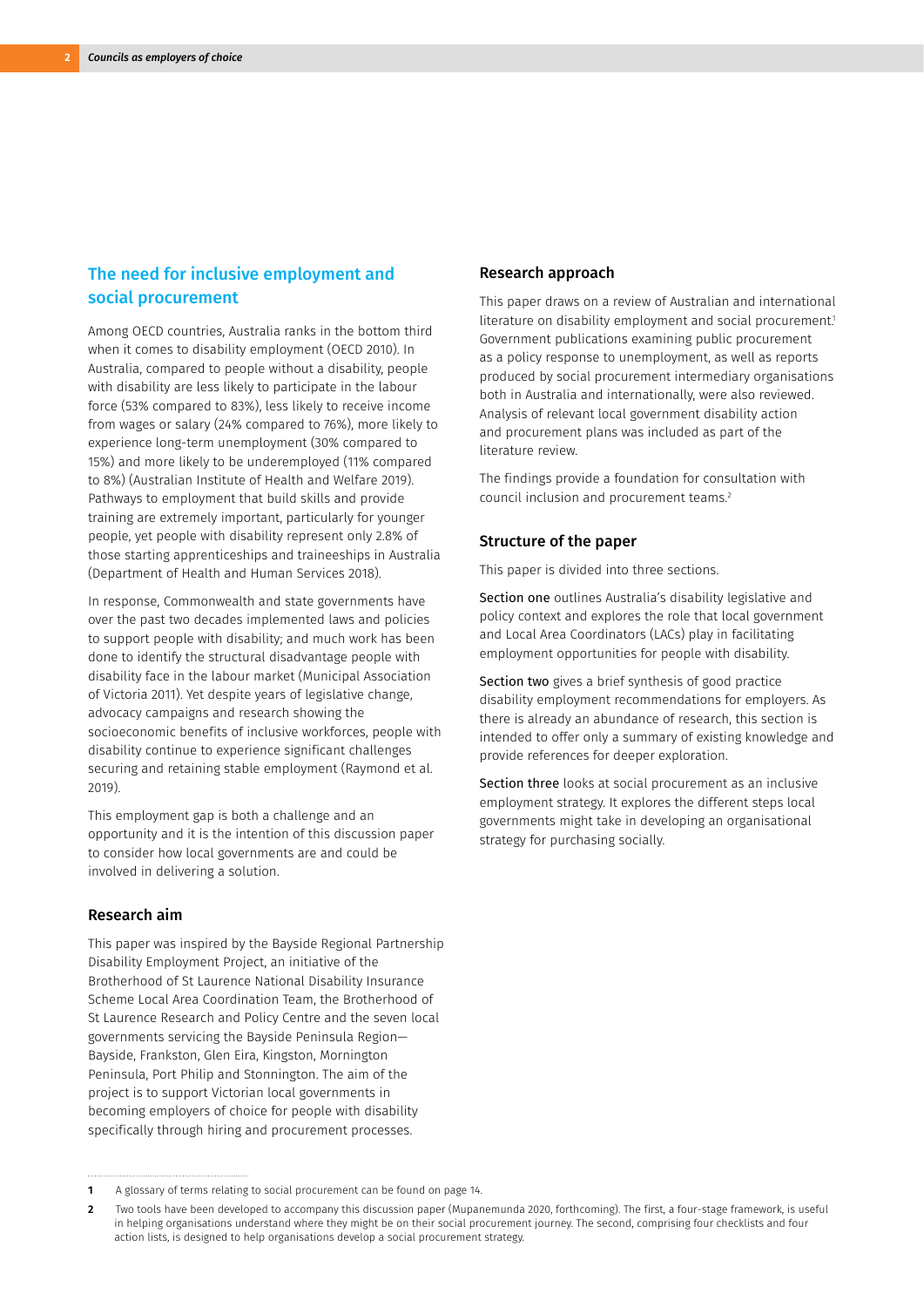# Disability policy context

Any intervention by government to address inclusion for people with disability, including access to employment opportunities, is guided and supported by the legislative and policy environment.

As a signatory to the United Nations Convention on the Rights of Persons with Disabilities 2006, the Australian Government has an obligation to provide equal access to employment opportunities for all people with disability living in Australia who are of working age (United Nations 2006). This obligation is reinforced at the federal level through legislation such as the *[Commonwealth Disability](https://www.legislation.gov.au/Details/C2016C00763)  [Discrimination Act 1992](https://www.legislation.gov.au/Details/C2016C00763)* and at the state level through the *[Victorian Charter of Human Rights and Responsibilities Act](http://www5.austlii.edu.au/au/legis/vic/consol_act/cohrara2006433/)  [2006](http://www5.austlii.edu.au/au/legis/vic/consol_act/cohrara2006433/)*, the *[Victorian Disability Act 2006](http://www8.austlii.edu.au/cgi-bin/viewdb/au/legis/vic/consol_act/da2006121/)* and the *[Victorian](http://classic.austlii.edu.au/au/legis/vic/consol_act/eoa2010250/)  [Equal Opportunity Act 2010](http://classic.austlii.edu.au/au/legis/vic/consol_act/eoa2010250/)*.

The Victorian Government's commitment to providing people with disability equal opportunities to access sustainable employment is further reflected in their endorsement of the Commonwealth's National Disability Strategy 2010–2020. The National Strategy is informed by the social model of disability, which asserts that because 'disability' is socially constructed, efforts to address the structural disadvantage that people with disability face must focus less on an individual's disabilities and more on systemic, attitudinal and behavioural barriers to participation (Commonwealth of Australia 2011). The policy recommendations offered in the Strategy are therefore primarily focused on making mainstream attitudes and services (in education, housing, healthcare and employment) more inclusive.

The main mechanism under which the principles underpinning the National Disability Strategy are integrated into Victorian policies and programs is *Absolutely everyone: state disability plan 2017–2020*, which is implemented through *Every opportunity: Victorian economic participation plan for people with disability 2018–2020* (Department of Health and Human Services 2016; 2018). Both policies focus on increasing economic participation for people with disability by supporting inclusive education and learning pathways and creating employment opportunities in the private and public sector including through inclusive hiring and procurement initiatives.

*Every opportunity 2018–2020* highlights state and local governments' role as significant prospective employers for people with disability. Accordingly, the policy sets a 12%

disability employment target for the Victorian public sector to be reached by 2025. To achieve this target, public entities are encouraged to follow the recommendations set out in *Getting to work: the Victorian public sector disability employment action plan 2018–2025* (Victorian Public Sector Commission 2018).

#### The role of local government

Closing the disability employment gap is not only a responsibility for federal and state governments. Councils are also obligated to ensure that people with disability living in the communities they serve are given equitable access to decent employment.

Victoria's *[Local Government Act \(LGA\) 1989](http://classic.austlii.edu.au/cgi-bin/download.cgi/au/legis/vic/consol_act/lga1989182)* and *[Public Health](http://classic.austlii.edu.au/au/legis/vic/consol_act/phawa2008222/ )  [and Wellbeing Act 2008](http://classic.austlii.edu.au/au/legis/vic/consol_act/phawa2008222/ )* both emphasise the role of local government in creating inclusive communities for people with disability. The former mandates council to 'improve the overall quality of life of people in the local community' through, among other things, promoting 'appropriate business and employment opportunities'. The Acts require local governments to develop a Council Plan and a Municipal Public Health and Well-Being Plan respectively; both must detail council's strategic objectives, which include providing access to employment opportunities for all people living in the community, and devising strategies to achieve these (Municipal Association of Victoria 2011).

Similarly, Victoria's Disability Act 2006 mandates local governments to implement a Disability Action or Disability Access and Inclusion Plan which must show how they plan to support local people with disability by promoting inclusion, changing community discriminatory attitudes and reducing employment barriers (Department of Health and Human Services 2016).

# The NDIS and Local Area Coordination

Lauded as Australia's most notable disability policy reform in a generation, the *[National Disability Insurance Scheme](http://www6.austlii.edu.au/cgi-bin/viewdb/au/legis/cth/consol_act/ndisa2013341/)  [\(NDIS\) Act 2013](http://www6.austlii.edu.au/cgi-bin/viewdb/au/legis/cth/consol_act/ndisa2013341/)* expressed an agreement between the Commonwealth and all state and territory governments on Australia's commitment to supporting people with disability (Warr et al. 2017). The NDIS Act reaffirms Australia's commitments under various international laws, including the United Nations International Covenant on Economic, Social and Cultural Rights 1996 and the United Nations International Covenant on Civil and Political Rights 1966, to enable the economic and social independence of people with disability.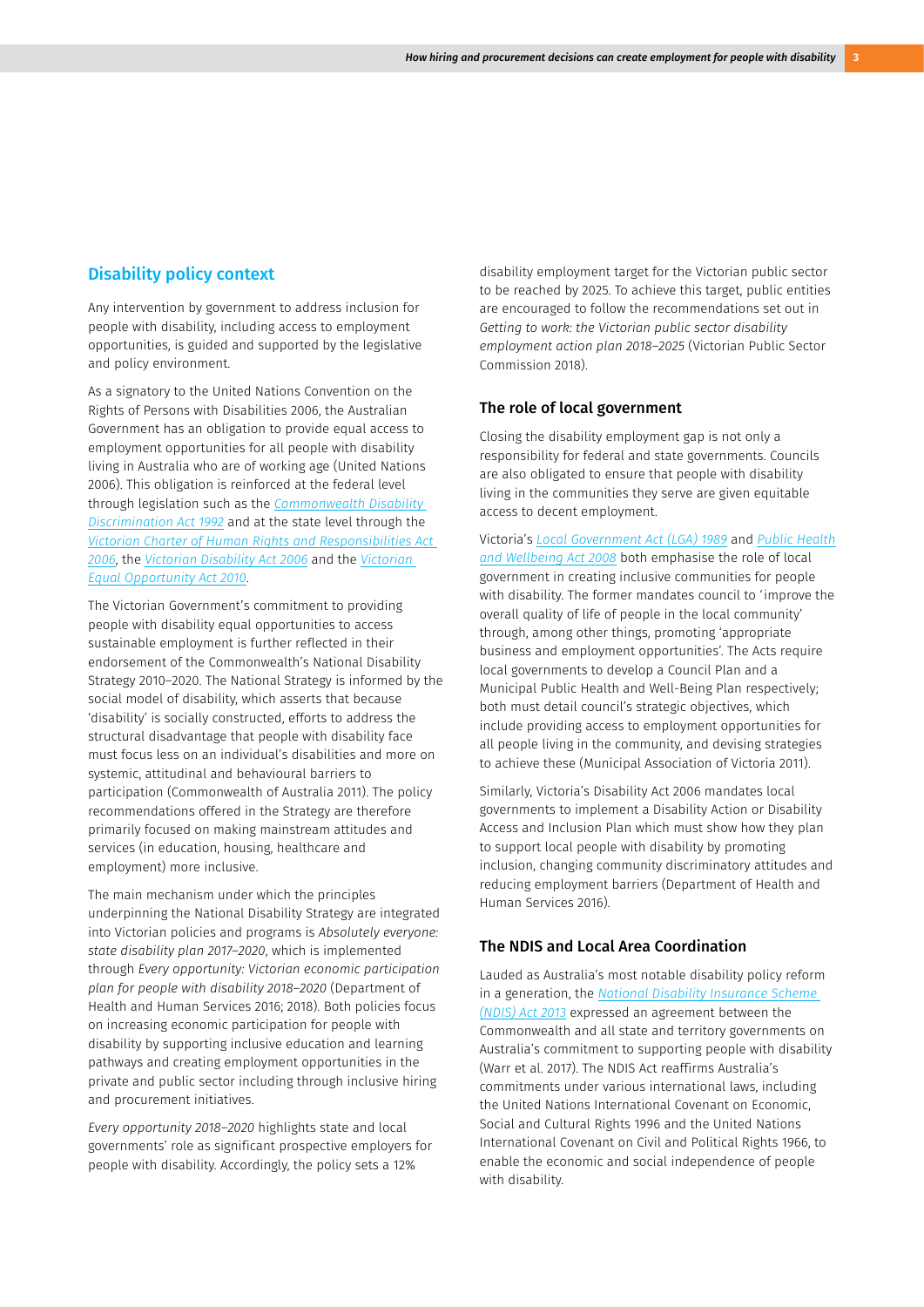The NDIS, which is based on an insurance model, provides 'reasonable and necessary' supports to help people with significant and permanent disability through individual funding packages and the provision of information, linkages and capacity building (ILC). Although the NDIS does not directly allocate responsibility to local governments, much of the capacity building work that councils already do to make their communities more inclusive mirrors the objectives of ILC (NDIA 2019a).

To achieve its objective of supporting the independence and socioeconomic participation of people with disability, the Scheme also provides Early Childhood Early Intervention (ECEI) and Local Area Coordination (LAC) services (Department of Social Services 2016). The Commonwealth government agency tasked with overseeing the NDIS, the National Disability Insurance Agency (NDIA), contracts out some NDIS implementation responsibility to LAC providers who then have a duty to help participants: design their plans, navigate the NDIS and connect to community or government support systems. LAC providers also have a responsibility to make sure local communities are more inclusive and welcoming for people with disabilities (NDIA 2019b). For LAC providers to be successful they need to thoroughly integrate themselves into the local communities by establishing partnerships with a wide range of public and private sector organisations.

In November 2019, the NDIA released their NDIS Participant Employment Strategy 2019–2022. Its goal is to increase the percentage of working age NDIS participants who are in 'meaningful employment' from 24% to 30% by 30 June 2023 (NDIA 2019c). LACs are required to discuss employment and career development goals with participants, appropriate for the work they aspire to do and for the stage of life they are in. Although the NDIS works with other employment programs and initiatives such as Disability Employment Services (DES), Job Access and Jobactive, LACs do not have a direct responsibility to refer participants to these services. Rather their role is to help participants understand what these programs are and how they work so that individuals are 'given greater choice and access to the right supports to achieve their employment goals' (NDIA 2019c).

# 66

Although the NDIS does not directly allocate responsibility to local governments, much of the capacity building work that councils already do to make their communities more inclusive mirrors the objectives of information, linkages and capacity building.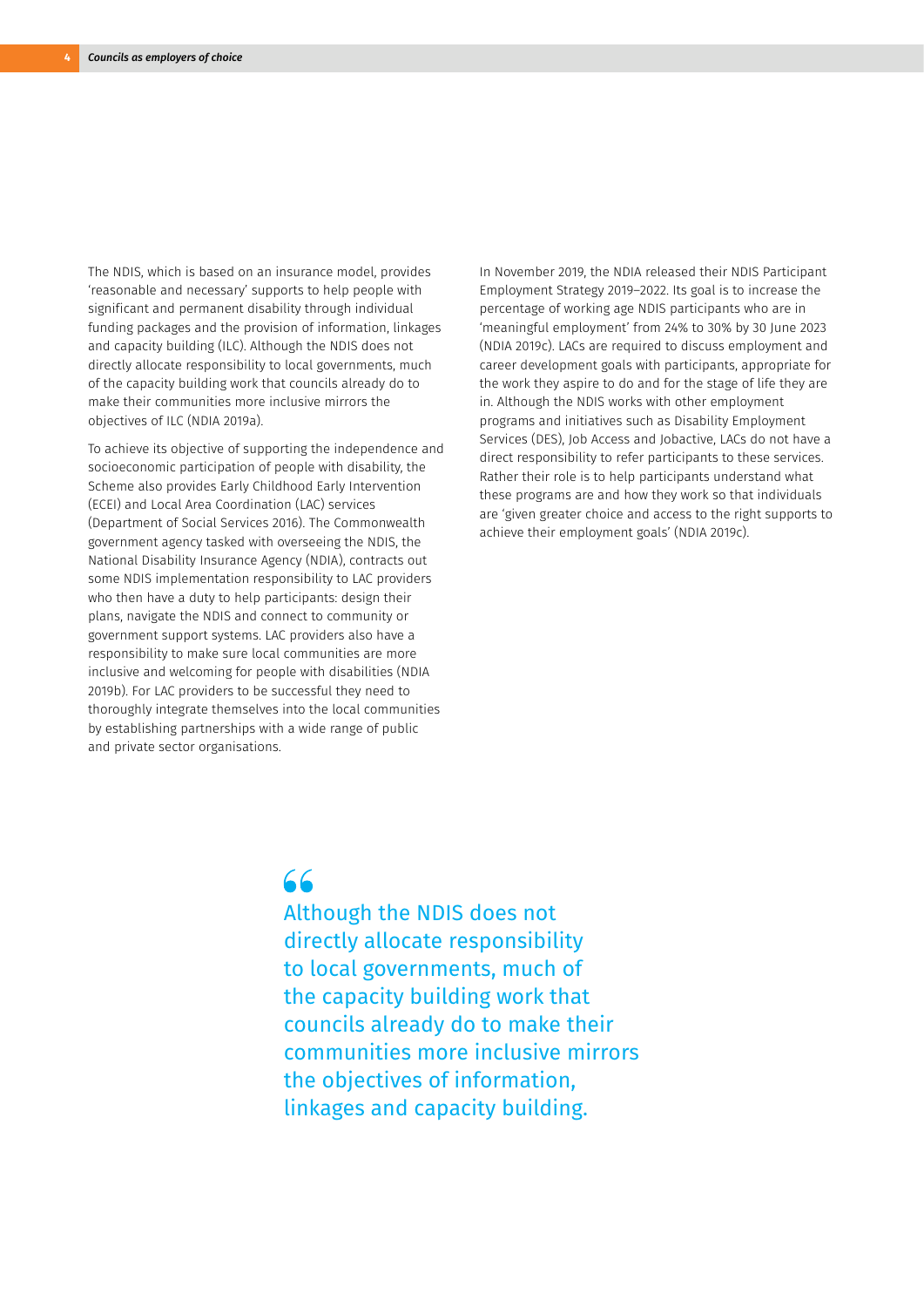# Councils as inclusive employers

In Victoria, local government is a major employer, with over 50,000 people working across 79 councils in diverse positions and work arrangements (Victorian Government 2019). Many of these employees have secure, stable, well-paying jobs that offer benefits including paid time off for illness, flexible working conditions that accommodate carer responsibilities, long service leave and access to training and skills development (Municipal Association of Victoria undated). In today's precarious labour market, having a stable public sector job that pays a living wage is highly desirable (van Kooy & Randrianarisoa 2017).

Victorian councils can play a significant role in advancing equal employment opportunities for people with disability by ensuring that their own organisational hiring practices are inclusive and accessible. Research suggests that increasing the number of people with disability working in an organisation can be beneficial for both the employee and the employer: employees with disability increase their economic security and the organisation increases its productivity (Deloitte 2010). Hiring more people with disability to work in local government also serves as a powerful signal to the wider community, which works to break down negative stereotypes about their capacity to work.

#### Good practice for disability employment

To translate what is required by law and what is recommended through policy into practice, employers need a set of practical strategies to make their organisations more accessible and inclusive (Kaye, Jans & Jones 2011). Such strategies, or good practice disability employment recommendations, have been established over many years by drawing on the experiences of people with disability and employers about which methods work best to encourage inclusive employment, from recruitment to hiring, retaining and promotion.

The good practices for disability employment identified throughout the literature can be grouped within three distinct categories that correspond to Barraket and colleagues' Rules, Resources and Relationships framework:

**•** Rules—which can be either formal, that is acts or regulations, or informal, that is organisational norms or guides and templates—are important because they structure ways of behaving.

- **•** Resources—both concrete, that is financial or human resources, and nonconcrete, that is knowledge or social capital—ensure rules are made effective.
- **•** Relationships, which involve cross-sectoral collaboration, allow the necessary exchange of resources across different organisations for rules to be made more effective (Barraket, Keast & Furneaux 2016).

Although this framework was developed for social procurement, examination of good practice disability employment strategies reveals that the same Rules, Resources, Relationships framework is useful in categorising the institutional factors that enable inclusive employment.

When implemented together, and combined with adequate support for people with disability along their employment life cycle, including training, skills development and on-the-job support, these good practice strategies can successfully reduce some of the employment barriers faced by jobseekers with disability (European Association of Service Providers for Persons with Disabilities 2015).

#### *Rules*

To increase the labour force participation rates of people with disability, rules are necessary not just at a national and state level through legislation and policy, but also at an organisational level through plans, strategies and institutional norms. Rules or a lack thereof can encourage or inhibit inclusive employment.

High-level political commitment and leadership is critical in establishing rules that build an authorising environment. Implementing rules that enable such drastic systemic change as is required to shift the dismal employment rates for people with disability will require people in positions of authority to undo old institutional practices that have left people with disability marginalised in the labour market (Borlagdan & Keys 2015).

Rules are useful in articulating to staff and to the outside world an organisation's commitment towards people with disability, in driving organisational support, in establishing accountability and in creating a more inclusive environment for employees with disability (US Department of Labor 2019). This can look like:

**•** publicly adopting policies and strategies that state an intention to increase employment opportunities for people with disability. This can be through disability/ access and inclusion plans or through public awareness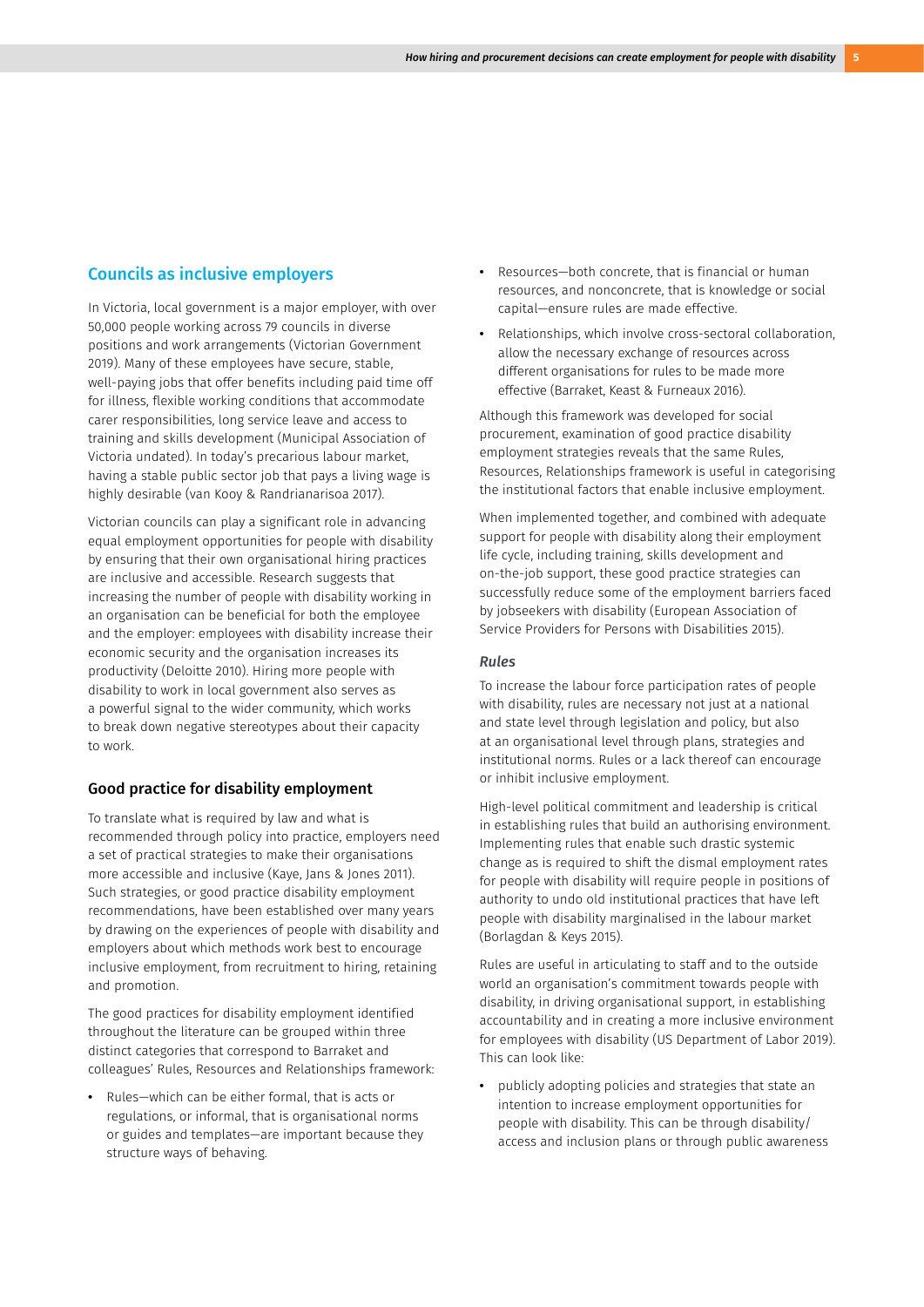campaigns that highlight the challenges jobseekers with disability face and suggest strategies to overcome these

- **•** putting in place appropriate policies so that employees feel supported to disclose their disability without fear of negative ramifications (Jans, Kaye & Jones 2012)
- **•** setting measurable employment targets both for hiring and promoting people with disability, and being accountable for progress
- **•** developing flexible work policies so that employees with disability can choose between different work arrangements.

#### *Resources*

Resources (information, knowledge, financial and human resources) are necessary for the successful implementation of rules. Resources help with developing an organisation's capacity to foster inclusive work environments. They are essential for:

- **•** ensuring that senior leadership is invested in creating inclusive workspaces. Such leaders in turn guarantee that any changes made to hiring processes are implemented; model inclusive attitudes; and create an environment in which the hiring of people with disability is normal, supported and expected (Linkow et al. 2012)
- **•** conducting mandated inclusive employment training for all staff, especially those who have a say in organisational inclusion frameworks or who are responsible for hiring (Fong et al. 2010)
- **•** conducting recruitment campaigns that target people with disability for both paid and trainee/internship positions
- **•** ensuring that application, hiring and interview processes cater to a diverse range of abilities including but not limited to visual, hearing and audio impairments (Gewurtz, Langan & Shand 2016; Habeck et al. 2010)
- **•** removing any external barriers that might inhibit a person from performing at their best (Capella McDonnall, Crudden & Li 2013). Though financial resources may be needed, research shows that the cost of making workplace adjustments is most times relatively low (Houtenville & Kalargyrou 2011). For Australian employers such cost can often be subsidised by the government through the Employment Assistance Fund (Department of Social Services 2019).

#### *Relationships*

Even with the necessary rules in place and the adequate provision of resources, all efforts to increase employment opportunities for people with disability, if they are to be sustainable, must also involve cooperation between stakeholders across all levels of the community (Wiggett-Barnard & Swartz 2012). Relationships allow resource sharing and most importantly they provide access to wider networks.

Relationships allow organisations to recruit more people with disability into their workspaces including through:

- **•** working in partnership with local disability employment services (DES), Australian Disability Enterprises (ADEs) and other social benefit suppliers<sup>3</sup>, LAC providers, notfor-profit organisations, disability advocacy peak bodies and local training organisations
- **•** gaining access to a larger candidate pool of jobseekers with disability (Culler et al. 2011).

The recommendations summarised above are in line with those made by the Australian Human Rights Commission (2016), Australian Network on Disability (2020), the Australian Local Government Association (2016) and the Municipal Association of Victoria (2019).

**<sup>3</sup>** See Glossary p.14 for a definition of ADEs and social benefit suppliers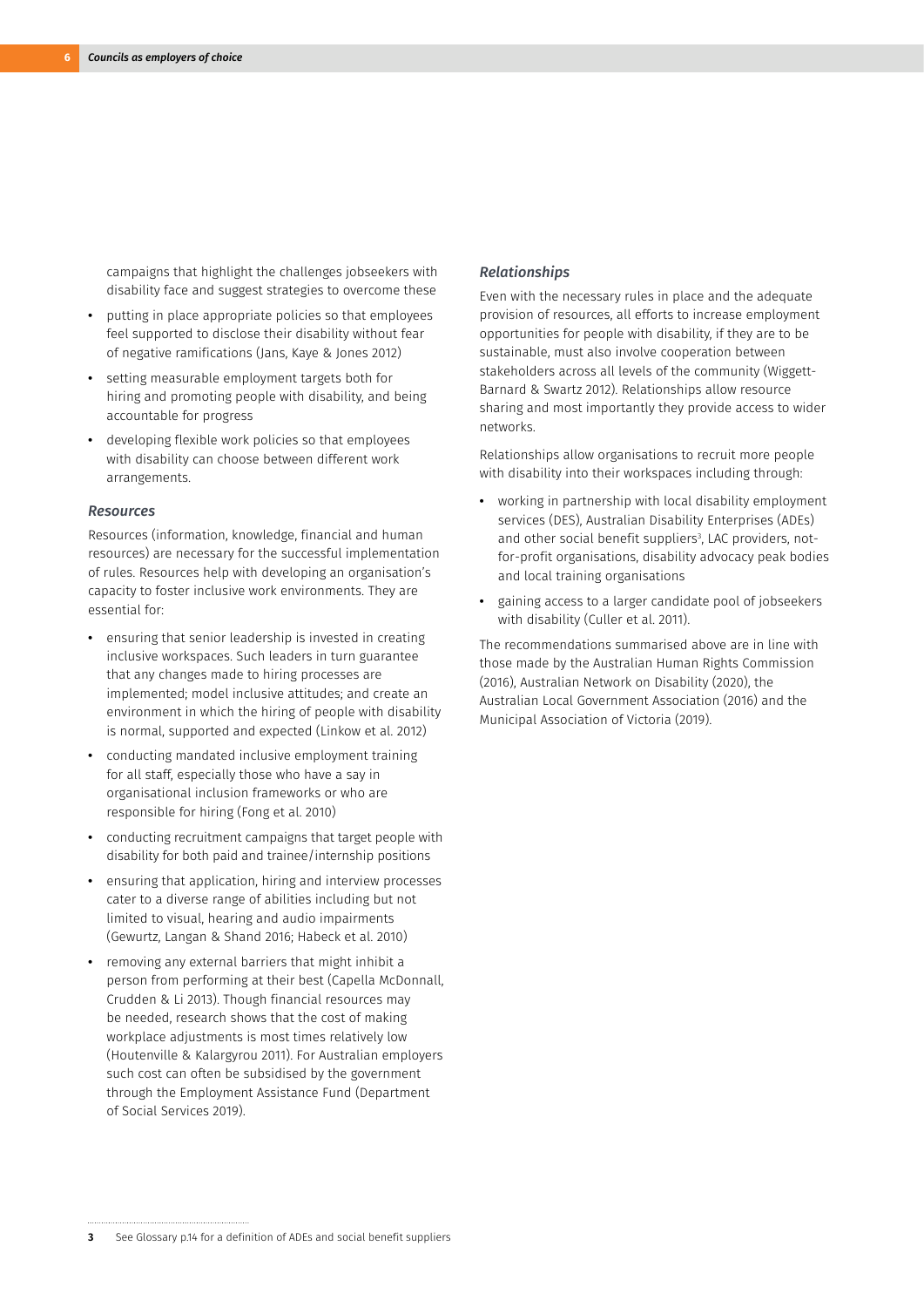# Council as inclusive procurers

In Victoria, local governments make a significant contribution to the state economy, spending an estimated \$8 billion in 2016–17 through their purchasing of goods and services (Municipal Association of Victoria 2019). Through a process known as social procurement, local governments can leverage their purchasing decisions to create employment opportunities for people with disability across their supply chains.

#### What is social procurement?

Social procurement broadly refers to how organisations in both the public and private sectors use their purchasing decisions to generate a positive social impact (Burkett 2010).

Positive social impact, sometimes referred to as social benefit or social value, can include an array of social objectives such as creating employment opportunities for jobseekers experiencing disadvantage including people with disabilities, ensuring local economic and environmental sustainability, including social benefit suppliers in organisational supply chains, facilitating social inclusion for marginalised communities, and encouraging ethical supply chain management (Department of Environment & Municipal Association of Victoria 2017).

Using public procurement to create social value is a practice with a long history (Grandia & Meehan 2017). However, in the past, social value has taken a back seat to financial considerations as encapsulated in the 'value for money' procurement principle. As sustainable development issues gain attention, social value, with its combined consideration

of economic, social and environmental impacts is gradually coming to the forefront and increasingly shaping organisational procurement processes (Australian Government 2017; OECD 2019).

Under *Victoria's Local Government Act 1989* all councils have an obligation to consider how their procurement decisions can help to create social value for the communities which they serve. The legislation lists 'opportunities for employment' as one of the factors that may be looked at in making these decisions.4 It is important to note that considering social value does not change the fundamentals of the procurement process nor the rules governing all council procurement decisions under Victoria's Local Government Act 1989 (Department of Planning and Community Development 2010).

# How might an organisation engage in social procurement?

Creating social value through procurement requires strategic planning. It involves understanding an organisation's broader sustainability drivers and objectives and then ensuring that there are adequate rules, resources and relationships in place to leverage purchasing power to realise those goals (Haie et al. 2019). Procurement processes that effectively create social value therefore require an organisation to focus on more than just the purchasing or procurement contract alone. As identified throughout the literature, developing an organisational strategy for social procurement takes time, requires deliberate planning and involves different considerations along different phases as illustrated in Figure 1.

#### **The four phases of developing an organisational strategy for social procurement**



**Figure1**

**<sup>4</sup>** Victoria's broader procurement legislative and policy context is addressed in a separate paper by the author, to be published by the Victorian Parliamentary Library.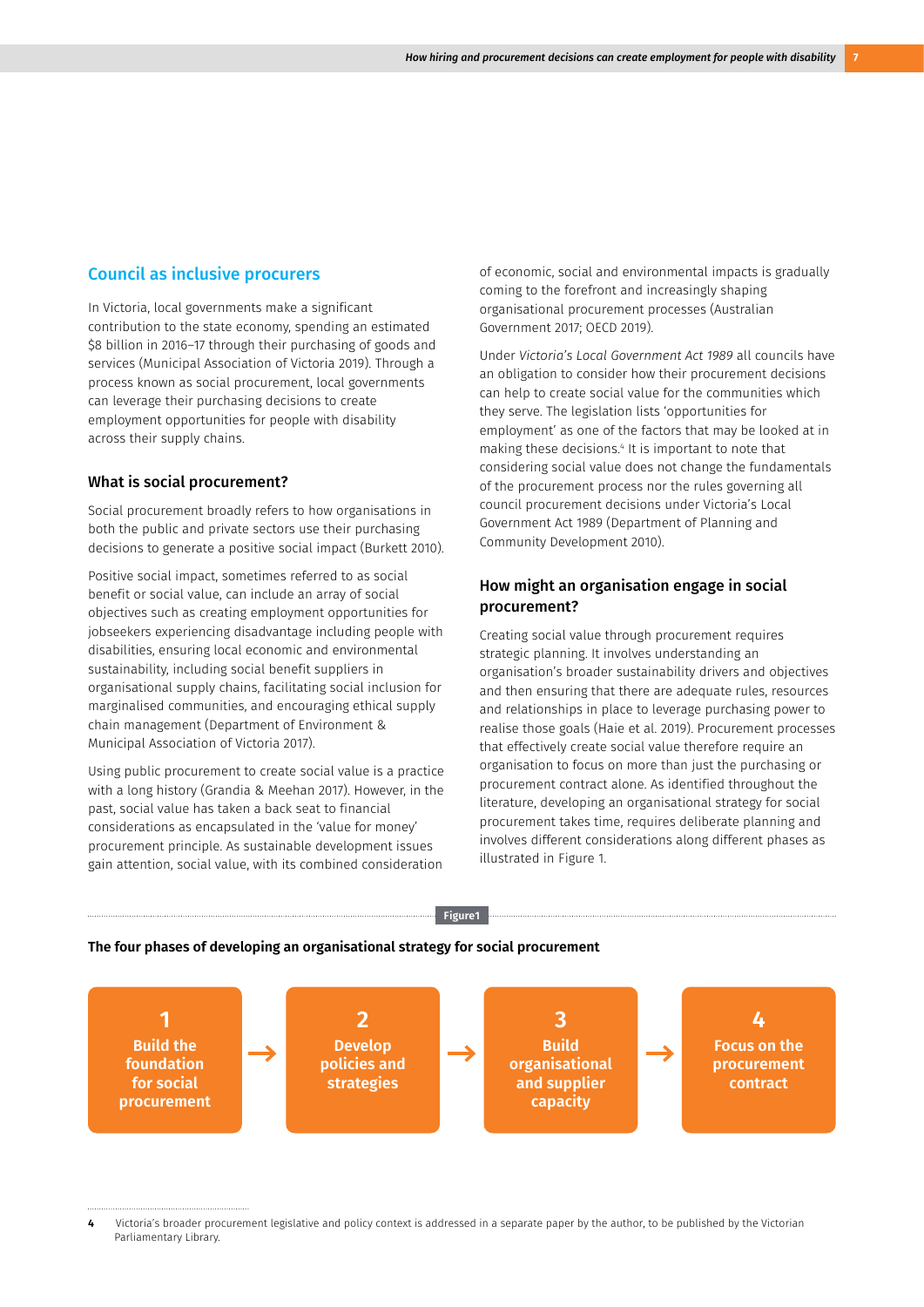#### *Phase 1: Build the foundation for social procurement*

The first phase involves four important considerations.

Firstly, establish an authorising environment for social procurement to thrive. That means ensuring leaders in decision-making roles are invested in understanding what social procurement is and in communicating to the rest of the organisation and suppliers their commitment to strategic procurement. High-level political commitment and leadership creates an enabling environment for social procurement and it is from this foundation that all other actions towards social procurement stem (European Commission 2010).

Secondly, identify the reasons for adopting social procurement (Berry 2018). For local government, such drivers might include achieving council's access and inclusion objectives or regenerating local economies. Understanding the reasons for implementing social procurement is essential in helping to develop a strategy that will complement rather than conflict with an organisation's values and overall goals (Haie et al. 2019).

Thirdly, engage early with existing and potential suppliers. An organisation's relationship with its suppliers (both social benefit and commercial) is crucial in creating successful social procurement systems. Supplier engagement must begin early to give contractors adequate time to consider how they will help council achieve their social value objectives and how social impact will be incorporated into tender documentation. Early engagement also gives an organisation a chance to educate its supply chain on the mutual value of social procurement (Department of Environment & Municipal Association of Victoria 2017).

And fourthly, audit current procurement expenditure to determine what money is being spent where and with whom. This process, referred to as a spend analysis, helps to identify existing opportunities and threats to creating social value for both lower value (purchasing) and higher value (procurement) decisions (Furneaux & Barraket 2014).<sup>5</sup> A spend analysis may point to areas where current organisational procurement decisions are not contributing to organisational sustainability goals (Department of Planning and Community Development 2010).

#### *Phase 2: Develop policies and strategies*

Once a foundation to strategic purchasing has been established and the 'why' behind social procurement is clearly understood, the second phase involves developing policies and strategies for communicating to suppliers and other stakeholders what social value objectives an organisation plans to accomplish through its procurement decisions (Haie et al. 2019). Policies not only help to ensure that social value objectives are communicated but also, importantly, that they are implemented and measured. To this end, well-developed social procurement policies need to have objectives that are specific, measurable, attainable and context-specific (Burkett 2010).

Implementing a social procurement policy does not necessarily involve developing a new strategy from scratch (Department of Environment & Municipal Association of Victoria 2017). It can mean modifying procurement policies to ensure that social value is embedded in existing frameworks, or adapting social procurement policies from other organisations to suit the specific organisation's objectives and policy context.

 $66$ 

For local government, reasons for adopting social procurement might include achieving council's access and inclusion objectives or regenerating local economies.

**<sup>5</sup>** Low-value purchasing and high-value procurement thresholds vary between organisations. For councils, purchasing through a quotation process usually involves amounts of \$15,000 to \$150,000 for goods and services and \$15,000 to \$200,000 for building and construction works. Procurement through a tender process usually involves amounts \$150,000 and above for goods and services and \$200,000 and above for building and construction works (City of Kingston 2019).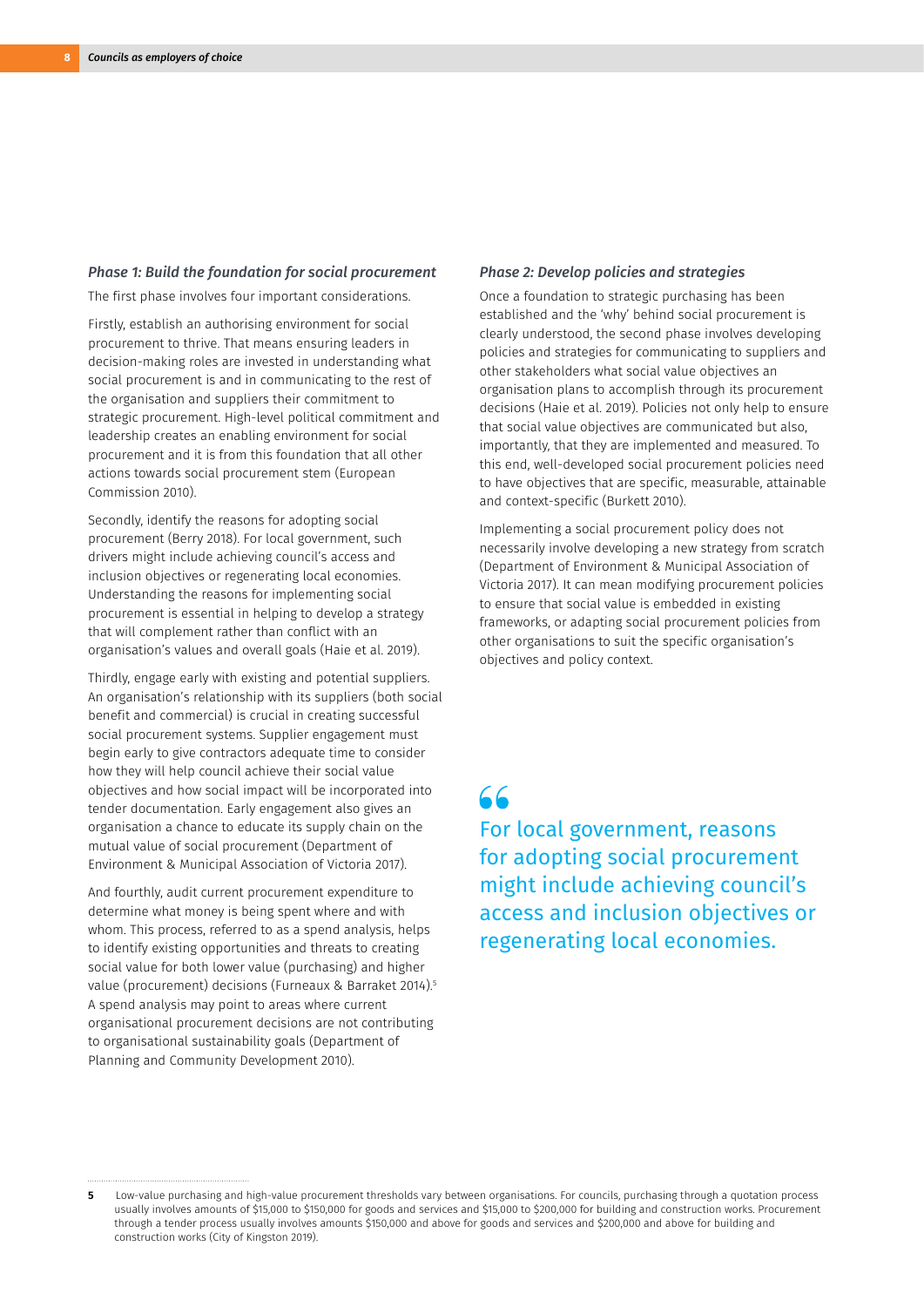# *Phase 3: Use resources to build organisational and supplier capacity*

Any social procurement policy or strategy that creates social value needs to be implemented in an environment where both the procuring organisation and its suppliers have sufficient capacity. This involves empowering relevant staff through strategic procurement training, providing staff access to social procurement resources including toolkits, guides and research reports, and building awareness of social procurement within the organisation (Haie et al. 2019).

Resourcing procurement staff is extremely important for ensuring the effective implementation of social procurement (Australian Government 2017). Staff need to understand what organisational social procurement policies and strategies are trying to achieve and be given the necessary resources to achieve those policy objectives (Department of Environment & Municipal Association of Victoria 2017). Achieving social procurement objectives requires procurement staff to have expertise in strategic purchasing that can only come from adequate training (Haie et al. 2019). Building organisational capacity also involves cultivating a culture that embraces social procurement.

Research shows that for social procurement to be successfully implemented it needs to be seen and understood as a part of business as usual and that this requires a shift in organisational thinking (Burkett 2010).

Building supplier capacity involves strategies such as increasing access to procurement processes for social benefit suppliers through tender application training or holding information sessions where suppliers can ask questions about the procurement processes. It might also involve facilitating collaboration between commercial and social benefit suppliers to encourage partnerships or to identify opportunities where subcontracting might be mutually beneficial (Department of Environment & Municipal Association of Victoria 2017).

#### *Phase 4: Focus on the procurement contract*

The final phase involves the purchasing or procurement contract. During this phase, purchasing organisations can create employment opportunities for people with disability using one of two approaches: direct or indirect. The direct route, as illustrated in Figure 2 (on p. 10), involves purchasing goods and services from social benefit suppliers such as those that employ people with disability, Indigenous businesses or social enterprises, whereas the indirect approach, as illustrated in Figure 3 (also on p. 10), involves purchasing goods, services and works from a commercial supplier who is then obliged to either employ people with disability or subcontract to a social benefit supplier (Department of Economic Development 2018).

Depending on the type of supplier, procurers can create inclusive employment opportunities through their procurement contracts using one of more of the following:

- **•** social benefit subcontracting: mandating large commercial suppliers to subcontract a percentage of their work to social benefit suppliers
- **•** social clauses: inserting requirements in contracts that oblige commercial suppliers to engage in activities (such as employment) that are beneficial for people and the communities in which they live
- **•** social tendering: identifying purchasing opportunities that are ideal for social benefit suppliers and offering such tender opportunities specifically to those suppliers
- **•** purchasing agreements and partnerships: forming partnerships with social benefit suppliers, who can deliver goods and services in addition to creating social benefit. (Burkett 2010).

To help connect with suppliers, procuring organisations can collaborate with social procurement intermediaries (SPIs), whose core organisational objective is to broker the relationship between procurers and suppliers (Revington, Hoogendam & Holeton 2015).<sup>6</sup> Examples of such organisations in Victoria include Social Traders, Supply Nation and BuyAbility.

**6** A more detailed exploration of the role of SPIs can be found in the next section.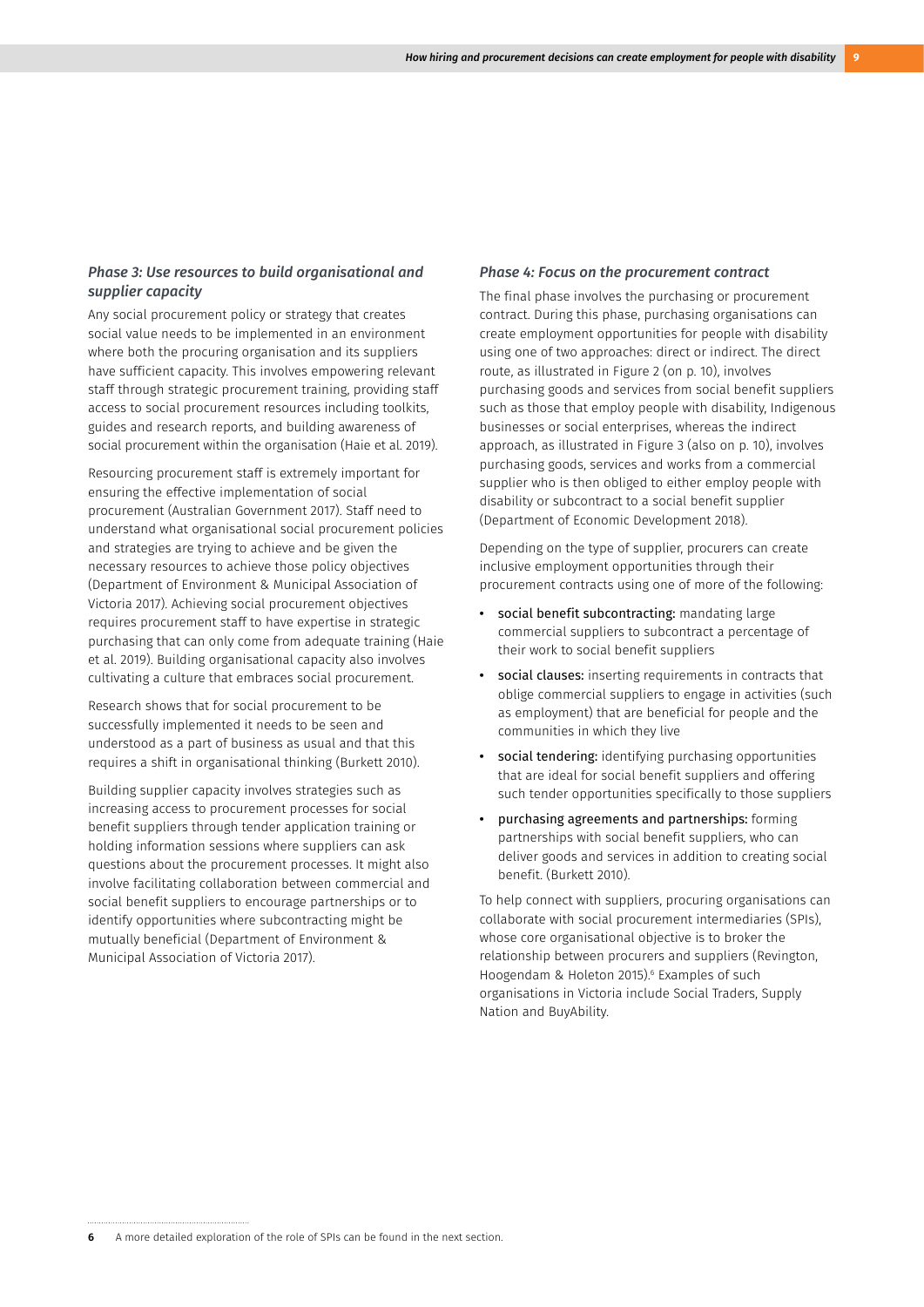**Figure 2**

#### **The direct approach to social procurement**



**Figure 3**

#### **The indirect approach to social procurement**

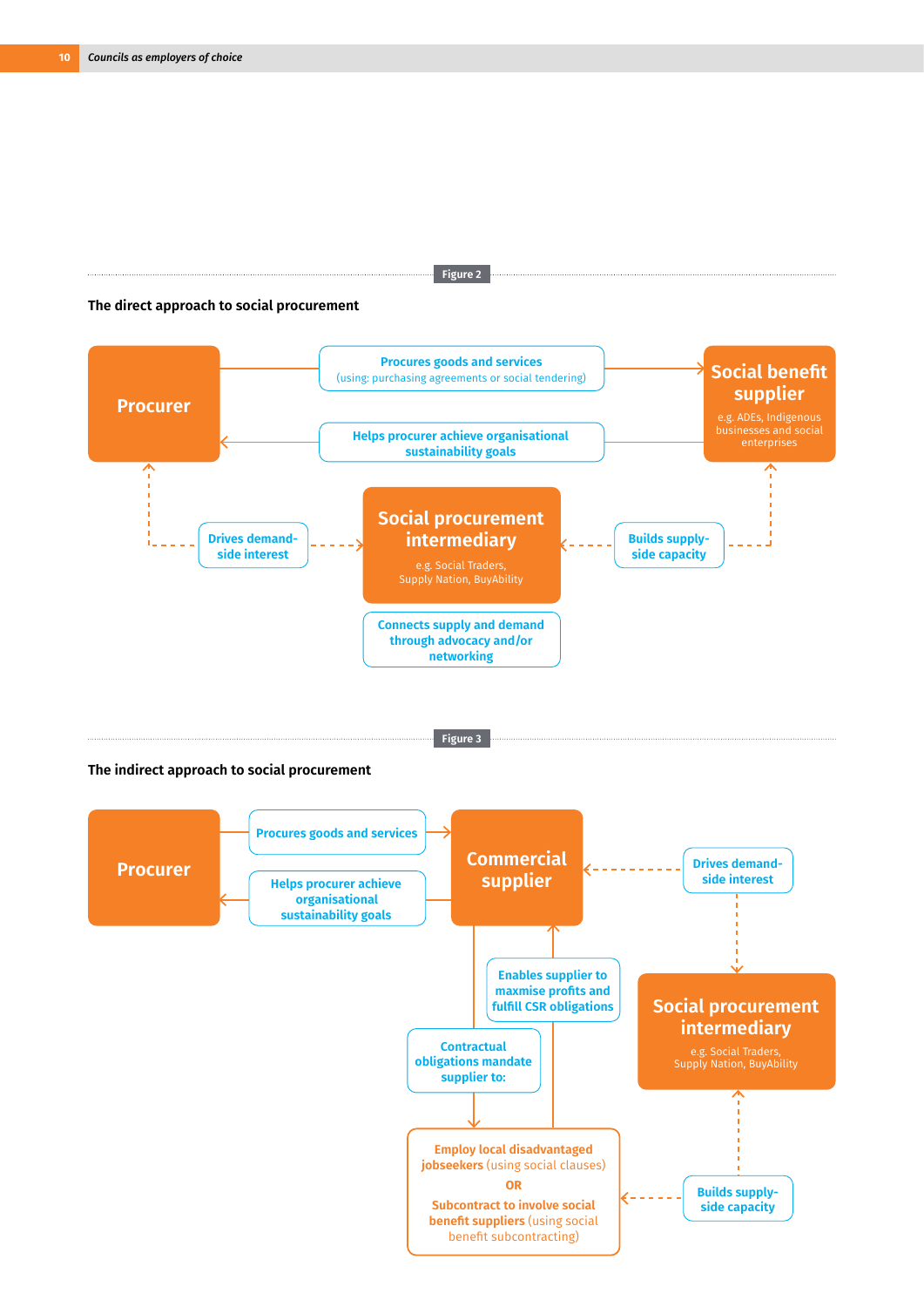Like developing an organisational strategy for social procurement, focusing on the procurement contract takes time and requires strategic planning.

Procurers need to figure out how best to motivate suppliers into delivering on their social value objectives (Haie et al. 2019). Objectives such as creating employment opportunities for people with disability are complex goals that will require organisations to plan their procurement decisions and liaise with suppliers' way in advance. Additionally, procuring organisations need to review the technical aspects of their procurement contracts to ensure that social value is adequately embedded and that the necessary social value measurement frameworks are in place to document learnings for policy reform (Department of Environment & Municipal Association of Victoria 2017)

Procurers need to familiarise themselves with the different types of contractual obligations and then select the appropriate method to match their supplier and to create the social value objective desired. Contracts that are due for renewal must also be assessed to determine where opportunities for creating disability employment might open up (Department of Environment & Municipal Association of Victoria 2017).

#### *A note on Australian Disability Enterprises*

Social benefit suppliers that employ people with disability are often, but not always, referred to as Australian Disability Enterprises (ADEs). It is important to note that among disability advocates there are conflicting positions on the use of ADEs as appropriate employment options for people with disability. While some people argue that these sheltered conditions provide helpful support, others argue that they do not provide adequate pay and might inadvertently limit the transition opportunities of those who wish to move into open employment (Department of Social Services 2015).

It is outside the scope of this discussion paper to take a position on such debates. However, we draw attention to the fact that the number of people with disability accessing employment through ADEs in Victoria is very small compared to those accessing open employment (Australian Institute of Health and Welfare 2018).7 If the goal for local governments is to increase employment rates of people with disability through social procurement then there is more to be gained by exploring other pathways. Local governments engaging in social procurement activities should not view ADEs, or indeed social benefit suppliers, as the only conduits through which to involve people with

disability; and should place equal emphasis on the indirect approach to social procurement.

# Organisational factors that shape successful social procurement systems

Social procurement has the potential to create employment opportunities for people with disability. However, it is not without its challenges and it must not be viewed as a panacea to disability employment, rather as one strategy in a suite of policies to help increase employment opportunities for people with disability.

Like good practice in disability employment, social procurement systems require rules, resources and relationships if they are to generate social value (Barraket et al. 2016).

#### *Rules*

To achieve organisational social value objectives, procurement decisions need to be underpinned by rules that is, policies and strategies that explicitly state an intention to create social value in addition to those that govern conventional purchasing. This can be done either by considering social value within a broader procurement plan or by having a separate policy dedicated to social procurement (Department of Environment & Municipal Association of Victoria 2017).

#### *Resources*

Like hiring and recruitment staff, purchasing and procurement officers need adequate training. Failure to do so is likely to jeopardise an organisation's ability to leverage their purchasing power for the creation of social value (Australian Government 2017). Increasing an organisation's knowledge of social procurement is also crucial. Many organisations both within and outside Australia have produced guides, toolkits, templates and research reports which can be used by others embarking on a social procurement journey. Organisations such as the Municipal Association of Victoria hold regular training session run by their Procurement Department, which might be useful for local government procurement officers (Municipal Association of Victoria 2020). Social procurement resources specific to local governments have been produced in Victoria. These include *[Social Procurement:](http://socialprocurementaustralasia.com/wp-content/uploads/2013/09/Social-Procurement-A-Guide-For-Victorian-Local-Government.pdf)  [A guide for Victorian Local Government](http://socialprocurementaustralasia.com/wp-content/uploads/2013/09/Social-Procurement-A-Guide-For-Victorian-Local-Government.pdf)* produced in 2010 by the Department of Planning and Community Development and *[Beyond Value for Money in Procurement – Social](https://www.localgovernment.vic.gov.au/__data/assets/pdf_file/0020/48512/Beyond-Value-for-Money-Social-Procurement-for-Victorian-Local-Government-2nd-edition-update-4-April-2019.pdf)  [Procurement in Victorian Local Government](https://www.localgovernment.vic.gov.au/__data/assets/pdf_file/0020/48512/Beyond-Value-for-Money-Social-Procurement-for-Victorian-Local-Government-2nd-edition-update-4-April-2019.pdf)* produced in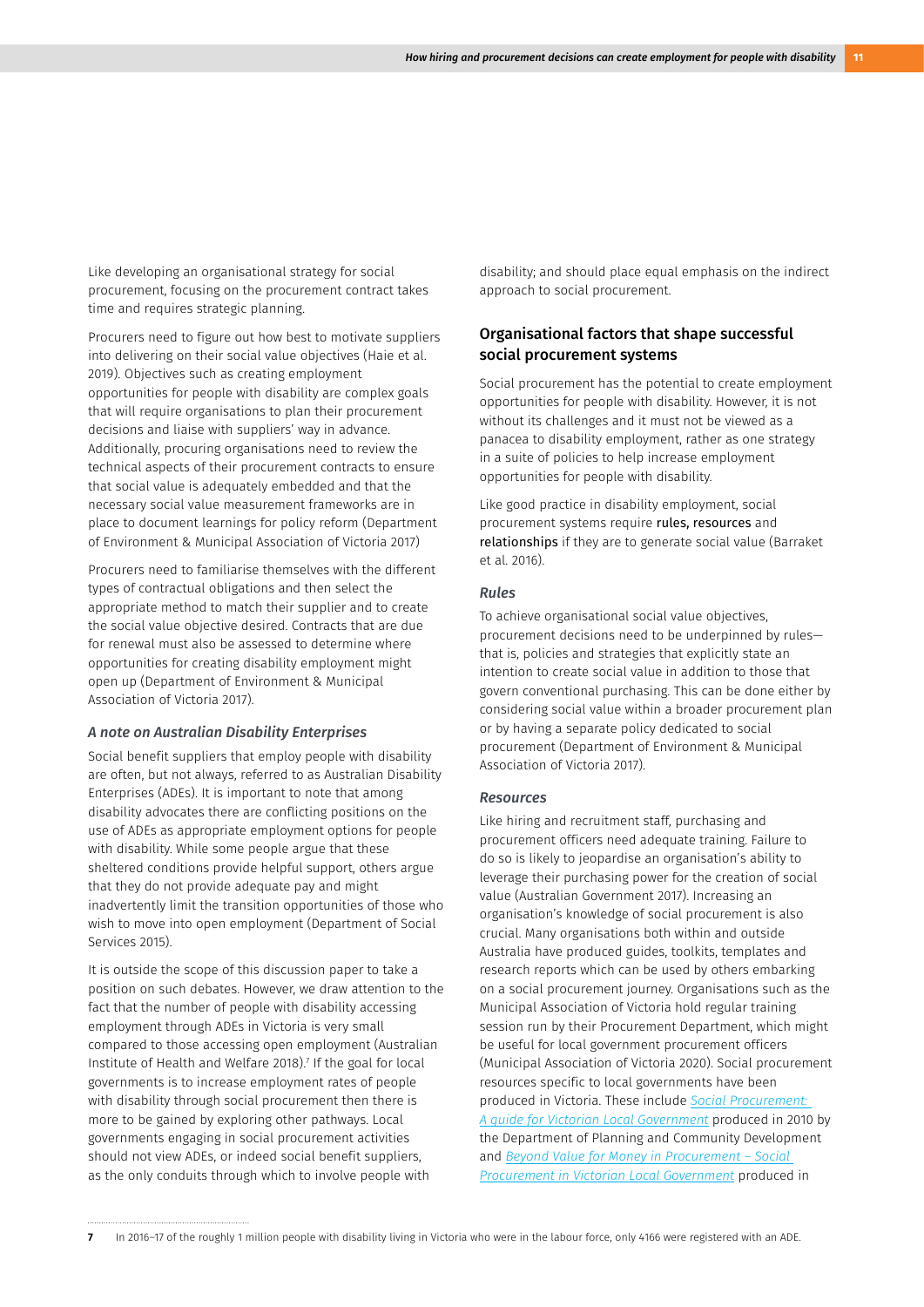2017 by the Municipal Association of Victoria working in collaboration with the Department of Environment, Land, Water and Planning (Department of Environment & Municipal Association of Victoria 2017; Department of Planning and Community Development 2010).

# *Relationships: the role of intermediaries in driving social procurement*

Social procurement systems require collaboration between demand-side procurers and supply-side contractors to function successfully. Organisations that can facilitate such partnerships are known as social procurement intermediaries.

Social procurement intermediaries bolster demand-side interest and build supply-side capacity (Barraket, Keast & Furneaux 2016). They educate procurers, particularly those in the private sector, on the benefits, be they financial or social, of engaging with social procurement. Social procurement intermediaries help social benefit suppliers gain legitimacy through accreditation and through the creation of social procurement networks, they assist these smaller organisations to increase their visibility (Revington, Hoogendam & Holeton 2015). In return, these organisations receive a financial compensation from both procuring organisations and social benefit suppliers for the services they provide, be they connecting procurer to supplier or providing accreditation and networking opportunities to social benefit suppliers.

Local government staff who want to embark on social procurement activities are encouraged to build relationships with social procurement intermediaries because these are best placed to connect them with smaller social enterprises, who are potential suppliers particularly for lower value Request for Quote (RFQ) purchases.

# Using rules, resources and relationships to create employment opportunities for jobseekers experiencing disadvantage

The case study below, of Birmingham City Council in the United Kingdom, has been chosen as an example of good practice. It demonstrates how a local government can use the rules, resources, relationship framework to drive successful social procurement systems that produce employment outcomes for jobseekers experiencing disadvantage. Although the case study is not specific to disability, it highlights the ways in which council can structure its purchasing decisions to create employment for local jobseekers who are marginalised in the community.

Using rules (Public Service (Social Value) Act 2012; Birmingham Business Charter for Social Responsibility; Jobs and Skills Charter), resources (Employment Access Team), and relationships (suppliers and the Employment Access Team), Birmingham City Council is leveraging its power as a major employer to create more inclusive employment opportunities for people in the local community.

Though social procurement is not yet legislated for local governments in Australia as it is in the United Kingdom, there are nevertheless councils that are managing to achieve significant employment outcomes for jobseekers experiencing disadvantage through their procurement processes. A notable example is the City of Gold Coast and its Buy Social Policy (Social Traders undated). Victorian councils are encouraged to build relationships with other local governments, such as Gold Coast, to allow resource sharing and learnings exchange.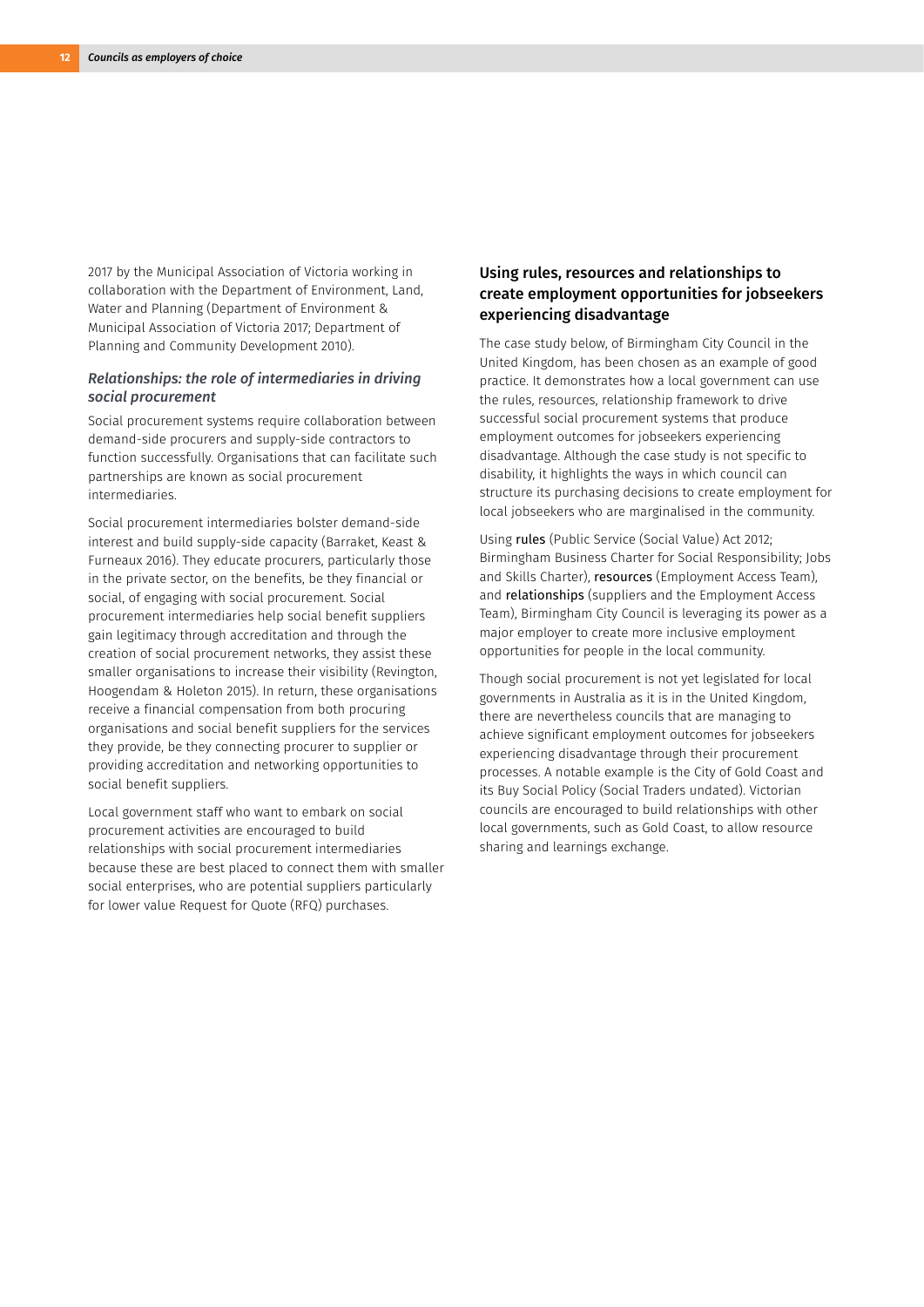#### Applying rules, resources and relationships: the case of Birmingham City Council

In the United Kingdom, all public entities are mandated by the Public Services (Social Value) Act 2012 to consider how their procurement decisions can be used to alleviate social inequality within their communities (UK Government 2020). This includes Birmingham City Council (BCC), one of the largest local government authorities, with an annual procurement expenditure over £1 billion (The Social Value Portal 2015).

The key mechanisms used by the BCC to implement the Social Value Act 2012 are the Birmingham Business Charter for Social Responsibility (BBCSR) and the Birmingham Living Wage Policy (BLWP). Both are aimed at maximising the local social, economic and environmental benefits generated from the procurement process (Birmingham City Council 2017a; 2019). The BBCSR lists six key principles that guide all BCC procurement (Hurrell et al. 2017):

- **•** creating employment opportunities for local jobseekers
- **•** buying from local businesses first
- **•** establishing partnerships with local community organisation
- **•** being a good employer by adopting the Birmingham Living Wage Policy
- **•** committing to protecting the environment
- **•** maintaining the highest ethical standards in signatory supply chains.

All suppliers must sign the charter and provide an action plan showing how they will contribute to the six key priority areas, with a set of clearly stated expected outcomes and measurable outputs (Birmingham City Council 2017b).

The BLWP ensures that people working on behalf of the council, including those in council supply chains, are paid the same minimum wage as if they worked directly for the council. The policy reflects BCC's commitment to pay people a decent wage that frees them from working multiple jobs and allows them to spend time with their family (Birmingham City Council 2017a).

The objectives of the BBCSR predate the implementation of Social Value Act. In 2010, the council introduced their Public Procurement Framework for Jobs and Skills (PPFJS) as a way of leveraging council procurement decisions to reduce unemployment and create training opportunities. The PPFJS enabled BCC to include job creation and skills building as a 'best value' consideration when awarding procurement contracts. The PPFJS is mandatory, with varying job targets set for different procurement thresholds. When a tender is awarded, the supplier works with BCC's Employment Access Team, whose responsibility it is to identify local priority jobseekers and to match them to employers working on the council project, at no extra cost to the supplier (Macfarlane 2014).

In 2009–10, the PPFJS was used to insert jobs and skills requirements into the tender documentation for the construction of the Birmingham City Library. The library, which cost an estimated £193 million, opened in 2013. Under the Jobs and Skills Charter, 306 jobs and 82 apprenticeships were created for Birmingham residents, with 54 per cent of these opportunities reserved for people from communities experiencing disadvantage (Macfarlane 2014).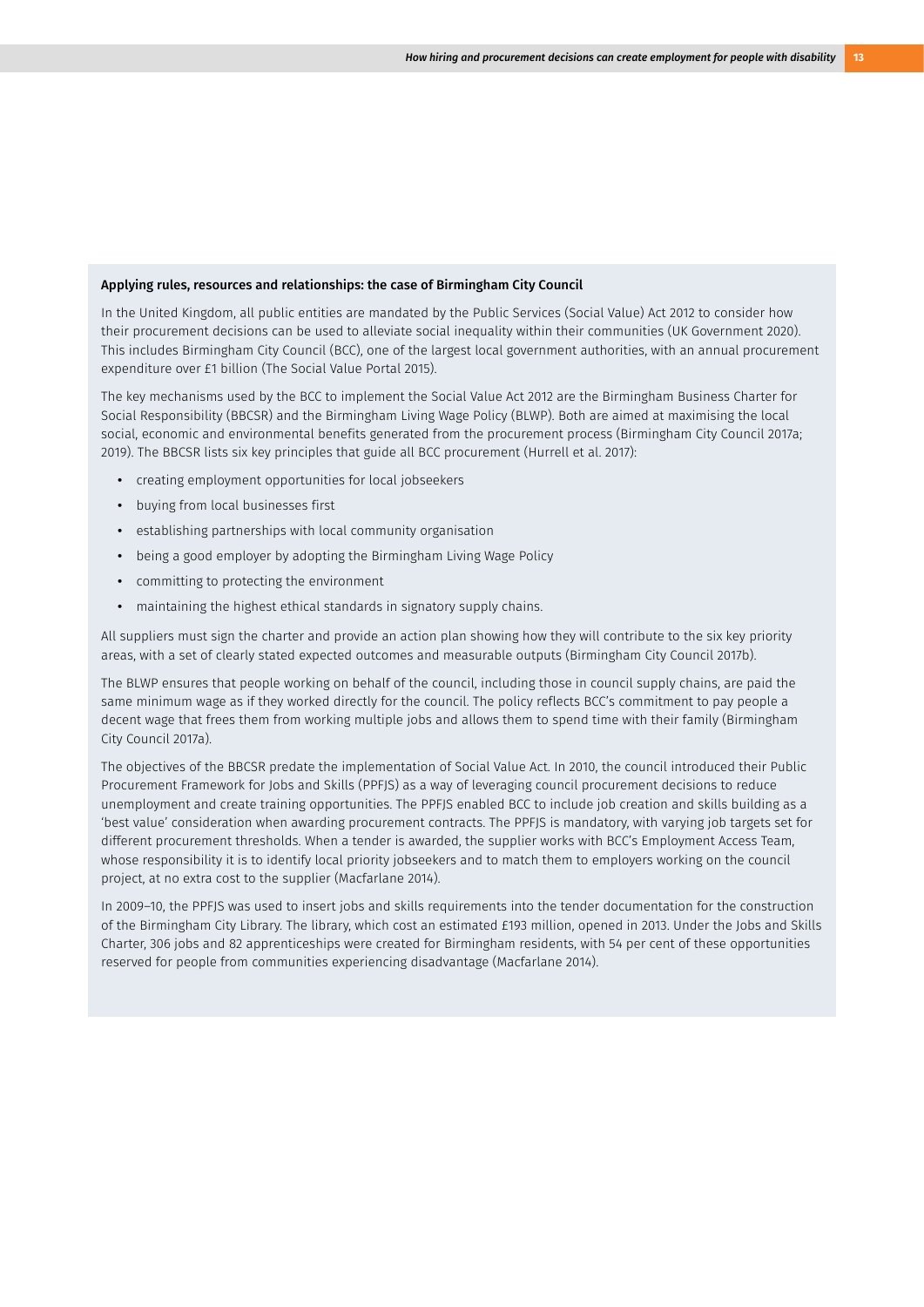# **Conclusion**

Increasing the number of people with disability who have access to decent work with a living wage requires a collaborative effort across all sectors of the community. Commonwealth and state governments across Australia have initiated this important task by creating an enabling environment and setting employment targets and policy objectives through their various disability strategies and legislation. Local governments, because they are closer to the community, can play their part by developing their own organisational strategies so that what is required by law and what is recommended through national and state policy is translated into practice. Where state and local governments lack the capacity to intervene for individuals, LAC providers in their mandate as NDIS implementers can step in and facilitate connections between people with disability, mainstream services, local businesses and other community organisations.

This discussion paper has tried to demonstrate that there is significant opportunity for local governments to leverage their dual role as a major employer and procurer to create employment for people with disability. While recognising that local governments already do valuable work to make their communities more inclusive, our intention is to prompt councils to critically analyse their organisational processes and identify how they might use the Rules, Resources, Relationship framework to shape inclusive hiring and procurement practices.

#### Glossary

Australian Disability Enterprises: not-for-profit organisations, funded by the Department of Social Services, operating within a commercial framework, that provide supported employment opportunities to people with disability.

Social benefit suppliers: suppliers that through their organisational make-up or objectives prioritise social impact over profit. Examples include social enterprises, disability enterprises, Indigenous businesses, not-forprofit suppliers and women-led social enterprises (Burkett 2010).

Social enterprise: a business driven by a social, cultural or environmental mission that is in alignment with a public or community benefit (Qian, Riseley & Barraket 2019).

Social procurement: the process through which public and private sector organisations use their purchasing power to generate positive social, economic and environmental benefits (Burkett 2010).

Social value: the additional social benefits resulting from the procurement process, over and above the direct purchasing of goods, services and works (Newman & Burkett 2012).

Sustainable employment: freely chosen productive work that offers a living wage; job security; access to development through training or skills development; opportunities for increased earnings into the future; access to adequate social security; human dignity and protection of human rights; equity and equality; safe and healthy workspaces that comply with labour standards as well as opportunities to participate is social dialogue (European Commission 2010). The terms sustainable employment and decent work may be used interchangeably throughout this paper.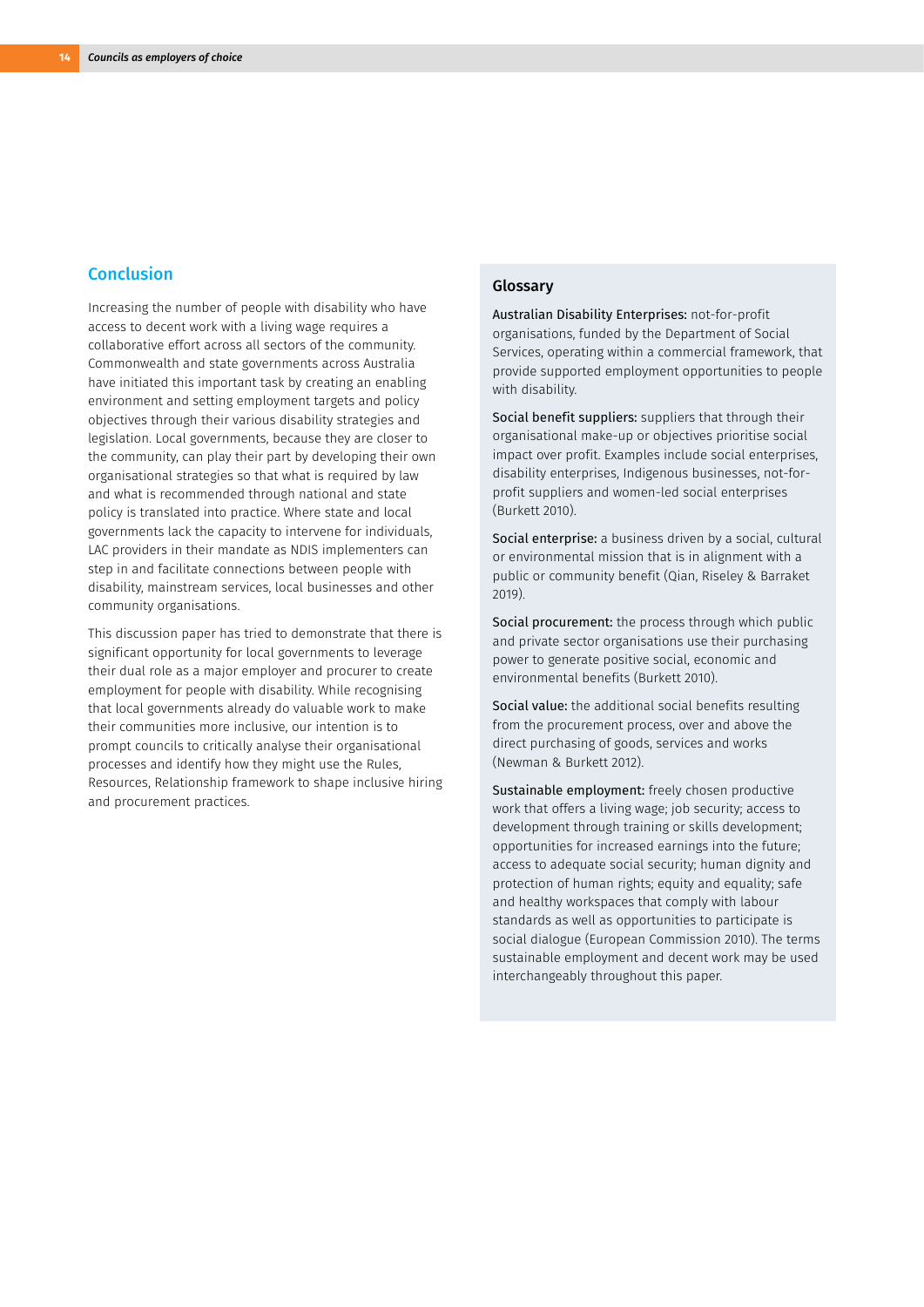# **References**

Australian Government 2017, *Buying into our future, review of amendments to the Commonwealth Procurement Rules,* Parliament of the Commonwealth of Australia, Canberra, <[https://parlinfo.aph.gov.au/parlInfo/download/](https://parlinfo.aph.gov.au/parlInfo/download/committees/reportjnt/024068/toc_pdf/BuyingintoourFuture.pdf;fileType=application%2Fpdf) [committees/reportjnt/024068/toc\\_pdf/BuyingintoourFuture.](https://parlinfo.aph.gov.au/parlInfo/download/committees/reportjnt/024068/toc_pdf/BuyingintoourFuture.pdf;fileType=application%2Fpdf) [pdf;fileType=application%2Fpdf>](https://parlinfo.aph.gov.au/parlInfo/download/committees/reportjnt/024068/toc_pdf/BuyingintoourFuture.pdf;fileType=application%2Fpdf).

Australian Human Rights Commission 2016, *Willing to Work: National Inquiry into Employment Discrimination Against Older Australians and Australians with Disability*, AHRC, Sydney, [<https://www.humanrights.gov.au/our-work/](https://www.humanrights.gov.au/our-work/disability-rights/publications/willing-work-national-inquiry-employment-discrimination) [disability-rights/publications/willing-work-national-inquiry](https://www.humanrights.gov.au/our-work/disability-rights/publications/willing-work-national-inquiry-employment-discrimination)[employment-discrimination](https://www.humanrights.gov.au/our-work/disability-rights/publications/willing-work-national-inquiry-employment-discrimination)>.

Australian Institute of Health and Welfare 2018, *Disability support services: services provided under the National Disability Agreement 2016–17*, Bulletin 144, AIHW, Canberra, <[https://www.aihw.gov.au/getmedia/faed43f4-4440-473a](https://www.aihw.gov.au/getmedia/faed43f4-4440-473a-a93a-1832190926a3/aihw-aus-223.pdf.aspx?inline=true)[a93a-1832190926a3/aihw-aus-223.pdf.aspx?inline=true>](https://www.aihw.gov.au/getmedia/faed43f4-4440-473a-a93a-1832190926a3/aihw-aus-223.pdf.aspx?inline=true).

—— 2019, *People with disability in Australia 2019: in brief*, AIHW, Canberra, [<https://www.aihw.gov.au/](https://www.aihw.gov.au/getmedia/3bc5f549-216e-4199-9a82-fba1bba9208f/aihw-dis-74.pdf.aspx?inline=true) [getmedia/3bc5f549-216e-4199-9a82-fba1bba9208f/aihw](https://www.aihw.gov.au/getmedia/3bc5f549-216e-4199-9a82-fba1bba9208f/aihw-dis-74.pdf.aspx?inline=true)[dis-74.pdf.aspx?inline=true>](https://www.aihw.gov.au/getmedia/3bc5f549-216e-4199-9a82-fba1bba9208f/aihw-dis-74.pdf.aspx?inline=true).

Barraket, J, Keast, R & Furneaux, C 2016, *Social procurement and new public governance*, Routledge, London.

Berry, C 2018, *Building the business case for sustinable procurement*, ISO20400.org, [<https://www.iso20400.org/](https://www.iso20400.org/the-business-case-for-sustainable-procurement/) [the-business-case-for-sustainable-procurement/>](https://www.iso20400.org/the-business-case-for-sustainable-procurement/).

Birmingham City Council 2017a, *Birmingham City Council's Living Wage Policy*, Birmingham City Council, <[https://www.](https://www.birmingham.gov.uk/downloads/file/2530/birmingham_city_councils_living_wage_policy) [birmingham.gov.uk/downloads/file/2530/birmingham\\_city\\_](https://www.birmingham.gov.uk/downloads/file/2530/birmingham_city_councils_living_wage_policy) [councils\\_living\\_wage\\_policy](https://www.birmingham.gov.uk/downloads/file/2530/birmingham_city_councils_living_wage_policy)>.

—— 2017b, *Charter measures*, Birmingham City Council, <[https://www.birmingham.gov.uk/downloads/file/11218/](https://www.birmingham.gov.uk/downloads/file/11218/charter_measures) [charter\\_measures>](https://www.birmingham.gov.uk/downloads/file/11218/charter_measures).

—— 2019, *Birmingham Business Charter for Social Responsibility*, Birmingham City Council, <[https://www.](https://www.birmingham.gov.uk/downloads/50209/birmingham_business_charter_for_social_responsibility) [birmingham.gov.uk/downloads/50209/birmingham\\_](https://www.birmingham.gov.uk/downloads/50209/birmingham_business_charter_for_social_responsibility) [business\\_charter\\_for\\_social\\_responsibility>](https://www.birmingham.gov.uk/downloads/50209/birmingham_business_charter_for_social_responsibility).

Borlagdan, J & Keys, D 2015, *Throwing out the rulebook: collaborative innovation for the unfolding Education First Youth Foyer model*, Brotherhood of St Laurence, Fitzroy, Vic., <[http://library.bsl.org.au/jspui/bitstream/1/8914/1/](http://library.bsl.org.au/jspui/bitstream/1/8914/1/BorlagdanKeys_Throwing_out_the_rulebook_2015.pdf) [BorlagdanKeys\\_Throwing\\_out\\_the\\_rulebook\\_2015.pdf>](http://library.bsl.org.au/jspui/bitstream/1/8914/1/BorlagdanKeys_Throwing_out_the_rulebook_2015.pdf).

Burkett, I 2010, *Social procurement in Australia*, The Centre for Social Impact, Melbourne, [<https://www.csi.edu.au/](https://www.csi.edu.au/media/uploads/Social_Procurement_in_Australia_Report_-_December_2010.pdf) [media/uploads/Social\\_Procurement\\_in\\_Australia\\_](https://www.csi.edu.au/media/uploads/Social_Procurement_in_Australia_Report_-_December_2010.pdf) [Report\\_-\\_December\\_2010.pdf>](https://www.csi.edu.au/media/uploads/Social_Procurement_in_Australia_Report_-_December_2010.pdf).

Capella McDonnall, M, Crudden, A & Li, Z 2013, 'Employer attitudes towards persons who are blind or visually impaired: perspectives and recommendations from vocational rehabilitation personnel', *Journal of Rehabilitation*, vol. 79, no. 3, pp. 17–24.

City of Kingston 2019, *Procurement policy*, City of Kingston, Melbourne, [<https://www.kingston.vic.gov.au/Kingston-](https://www.kingston.vic.gov.au/Kingston-Business/Tenders)[Business/Tenders>](https://www.kingston.vic.gov.au/Kingston-Business/Tenders).

Commonwealth of Australia 2011, *National Disability Strategy 2010–2020*, Commonwealth of Australia, Canberra, [<https://www.dss.gov.au/sites/default/files/](https://www.dss.gov.au/sites/default/files/documents/05_2012/national_disability_strategy_2010_2020.pdf) [documents/05\\_2012/national\\_disability\\_strategy\\_2010\\_2020.](https://www.dss.gov.au/sites/default/files/documents/05_2012/national_disability_strategy_2010_2020.pdf) [pdf>](https://www.dss.gov.au/sites/default/files/documents/05_2012/national_disability_strategy_2010_2020.pdf).

Culler, KH, Wang, Y-C, Byers, K & Trierweiler, R 2011, 'Barriers and facilitators of return to work for individuals with strokes: perspectives of the stroke survivor, vocational specialist, and employer', *Topics in Stroke Rehabilitation*, vol. 18, no. 4, pp. 325–40.

Deloitte 2010, *The road to inclusion: integrating people with dsabilities into the workplace*, Deloitte, Canada, [<http://](http://www.employmentaction.org/employers/links-and-resources/diversity,-inclusion-and-employment-equity/The%20Road%20to%20Inclusion.pdf) [www.employmentaction.org/employers/links-and](http://www.employmentaction.org/employers/links-and-resources/diversity,-inclusion-and-employment-equity/The%20Road%20to%20Inclusion.pdf)[resources/diversity,-inclusion-and-employment-equity/](http://www.employmentaction.org/employers/links-and-resources/diversity,-inclusion-and-employment-equity/The%20Road%20to%20Inclusion.pdf) [The%20Road%20to%20Inclusion.pdf](http://www.employmentaction.org/employers/links-and-resources/diversity,-inclusion-and-employment-equity/The%20Road%20to%20Inclusion.pdf)>.

Department of Economic Development, Jobs, Transport and Resources 2018, *Victoria's social procurement framework. Building a fair, inclusive and sustainable Victoria through procurement*, DEDJTR, Melbourne, <[https://buyingfor.vic.gov.](https://buyingfor.vic.gov.au/sites/default/files/2018-08/Victorias-Social-Procurement-Framework.PDF) [au/sites/default/files/2018-08/Victorias-Social-](https://buyingfor.vic.gov.au/sites/default/files/2018-08/Victorias-Social-Procurement-Framework.PDF)[Procurement-Framework.PDF>](https://buyingfor.vic.gov.au/sites/default/files/2018-08/Victorias-Social-Procurement-Framework.PDF).

Department of Environment, Land, Water and Planning & Municipal Association of Victoria 2017, *Beyond value for money: social procurement for Victorian local government*, DELWP, Melbourne, <[https://www.localgovernment.vic.gov.](https://www.localgovernment.vic.gov.au/__data/assets/pdf_file/0020/48512/Beyond-Value-for-Money-Social-Procurement-for-Victorian-Local-Government-2nd-edition-update-4-April-2019.pdf) [au/\\_\\_data/assets/pdf\\_file/0020/48512/Beyond-Value-for-](https://www.localgovernment.vic.gov.au/__data/assets/pdf_file/0020/48512/Beyond-Value-for-Money-Social-Procurement-for-Victorian-Local-Government-2nd-edition-update-4-April-2019.pdf)[Money-Social-Procurement-for-Victorian-Local-](https://www.localgovernment.vic.gov.au/__data/assets/pdf_file/0020/48512/Beyond-Value-for-Money-Social-Procurement-for-Victorian-Local-Government-2nd-edition-update-4-April-2019.pdf)[Government-2nd-edition-update-4-April-2019.pdf>](https://www.localgovernment.vic.gov.au/__data/assets/pdf_file/0020/48512/Beyond-Value-for-Money-Social-Procurement-for-Victorian-Local-Government-2nd-edition-update-4-April-2019.pdf).

Department of Health and Human Services 2016, *Absolutely everyone: state disability plan 2017–2020*, DHHS, Melbourne, [<https://www.dhhs.vic.gov.au/sites/default/files/](https://www.dhhs.vic.gov.au/sites/default/files/documents/201905/Victorian-state-disability-plan-2017-2020-text.pdf) [documents/201905/Victorian-state-disability-plan-2017-](https://www.dhhs.vic.gov.au/sites/default/files/documents/201905/Victorian-state-disability-plan-2017-2020-text.pdf) [2020-text.pdf](https://www.dhhs.vic.gov.au/sites/default/files/documents/201905/Victorian-state-disability-plan-2017-2020-text.pdf)>.

—— 2018, *Every opportunity: Victorian economic participation plan for people with disability 2018–2020*, DHHS, Melbourne, <[http://www.statedisabilityplan.vic.gov.](http://www.statedisabilityplan.vic.gov.au/application/files/7815/3740/3384/Every_opportunity_-_Web.pdf) au/application/files/7815/3740/3384/Every\_opportunity\_-[Web.pdf](http://www.statedisabilityplan.vic.gov.au/application/files/7815/3740/3384/Every_opportunity_-_Web.pdf)>.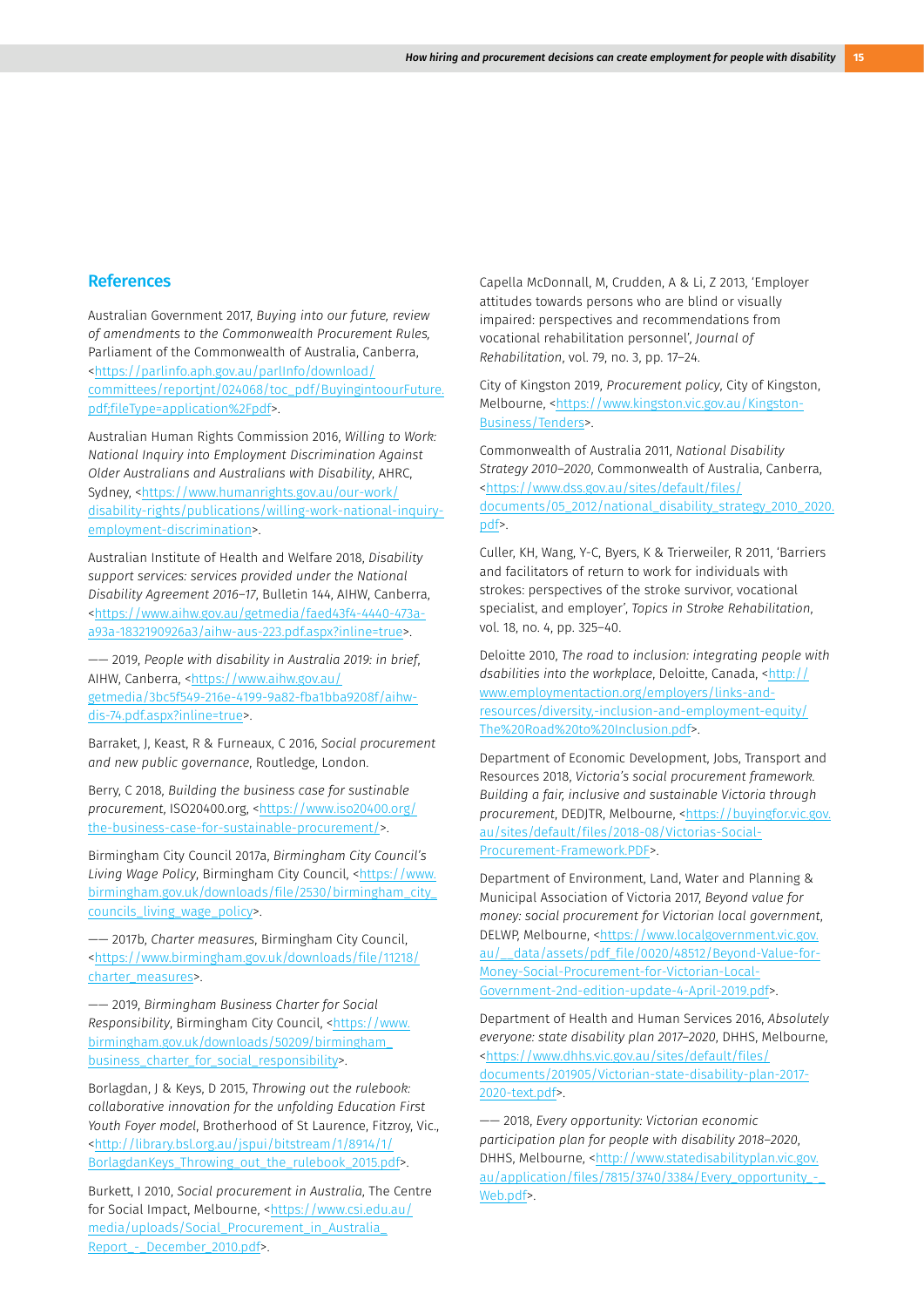Department of Planning and Community Development 2010, *Social procurement: a guide for Victorian local government*, DPCD, Melbourne, [<http://socialprocurementaustralasia.](http://socialprocurementaustralasia.com/wp-content/uploads/2013/09/Social-Procurement-A-Guide-For-Victorian-Local-Government.pdf) [com/wp-content/uploads/2013/09/Social-Procurement-A-](http://socialprocurementaustralasia.com/wp-content/uploads/2013/09/Social-Procurement-A-Guide-For-Victorian-Local-Government.pdf)[Guide-For-Victorian-Local-Government.pdf](http://socialprocurementaustralasia.com/wp-content/uploads/2013/09/Social-Procurement-A-Guide-For-Victorian-Local-Government.pdf)>.

Department of Social Services 2015, *National disability employment framework – discussion paper*, DSS, Canberra, <[https://engage.dss.gov.au/wp-content/uploads/2015/11/](https://engage.dss.gov.au/wp-content/uploads/2015/11/disability_employment_framework_discussion_paper_-_final.pdf) [disability\\_employment\\_framework\\_discussion\\_paper\\_-\\_](https://engage.dss.gov.au/wp-content/uploads/2015/11/disability_employment_framework_discussion_paper_-_final.pdf) [final.pdf](https://engage.dss.gov.au/wp-content/uploads/2015/11/disability_employment_framework_discussion_paper_-_final.pdf)>.

—— 2016, *NDIS Partners in the Community Program:*  statement of requirements, DSS, Canberra, <[https://www.](https://www.dss.gov.au/sites/default/files/ndia_-_sor_for_ndis_partners_in_the_community_program.pdf) [dss.gov.au/sites/default/files/ndia\\_-\\_sor\\_for\\_ndis\\_](https://www.dss.gov.au/sites/default/files/ndia_-_sor_for_ndis_partners_in_the_community_program.pdf) [partners\\_in\\_the\\_community\\_program.pdf](https://www.dss.gov.au/sites/default/files/ndia_-_sor_for_ndis_partners_in_the_community_program.pdf)>.

—— 2019, *Employment Assistance Fund (EAF)*, Department of Social Services, Canberra, , <[https://www.jobaccess.gov.au/](https://www.jobaccess.gov.au/employment-assistance-fund-eaf) [employment-assistance-fund-eaf](https://www.jobaccess.gov.au/employment-assistance-fund-eaf)>.

European Association of Service Providers for Persons with Disabilities 2015, *Service provision to tackle long-term unemployment*, EASPD, Brussels, <[https://www.easpd.eu/](https://www.easpd.eu/sites/default/files/sites/default/files/PressReleases/position_paper_on_tackling_ltu_-_april_2015.pdf) [sites/default/files/sites/default/files/PressReleases/](https://www.easpd.eu/sites/default/files/sites/default/files/PressReleases/position_paper_on_tackling_ltu_-_april_2015.pdf) [position\\_paper\\_on\\_tackling\\_ltu\\_-\\_april\\_2015.pdf](https://www.easpd.eu/sites/default/files/sites/default/files/PressReleases/position_paper_on_tackling_ltu_-_april_2015.pdf)>.

European Commission 2010, *Buying social. A guide to taking account of social considerations in public procurement*, European Commission, Luxembourg, <[https://www.socent.](https://www.socent.ie/wp-content/uploads/2015/09/EUL14136_SocConsidPubProcu_101210.pdf) [ie/wp-content/uploads/2015/09/EUL14136\\_](https://www.socent.ie/wp-content/uploads/2015/09/EUL14136_SocConsidPubProcu_101210.pdf) [SocConsidPubProcu\\_101210.pdf>](https://www.socent.ie/wp-content/uploads/2015/09/EUL14136_SocConsidPubProcu_101210.pdf).

Fong, C, David, S, Patrick, M, Eun-Jeong, L, Robin, J & Ebonee T, J 2010, 'Demand-side factors related to employment of people with disabilities: a survey of employers in the Midwest region of the United States', *Journal of Occupational Rehabilitation*, vol. 20, no. 4, pp. 412–19.

Furneaux, C & Barraket, J 2014, 'Purchasing social good(s): a definition and typology of social procurement', 2014, Great Britain, *Public Money & Management*, vol. 34, no. 4, pp. 265–72

Gewurtz, RE, Langan, S & Shand, D 2016, 'Hiring people with disabilities: a scoping review', *Work*, vol. 54, no. 1, pp. 135–48.

Grandia, J & Meehan, J 2017, 'Public procurement as a policy tool: using procurement to reach desired outcomes in society', *International Journal of Public Sector Management*, vol. 30, no. 4, pp. 302–9.

Habeck, R, Hunt, A, Rachel, C, Kregel, J & Chan, F 2010, 'Employee retention and integrated disability management practices as demand side factors', *Journal of Occupational Rehabilitation*, vol. 20, no. 4, pp. 443–55.

Haie, J-L, McCarthy, S, Cantwell, A & Ballard, S 2019, *The journey towards strategic sustainable procurement: benchmarking of 40 organisations assessed on their alignment with ISO 20400:2017—Sustainable Procurement—* Guidance, Action Sustainability, [<https://www.iso20400.org/](https://www.iso20400.org/the-journey-towards-strategic-sustainable-procurement-contributed-by-jean_louis-haie-in-australia/) [the-journey-towards-strategic-sustainable-procurement](https://www.iso20400.org/the-journey-towards-strategic-sustainable-procurement-contributed-by-jean_louis-haie-in-australia/)[contributed-by-jean\\_louis-haie-in-australia/>](https://www.iso20400.org/the-journey-towards-strategic-sustainable-procurement-contributed-by-jean_louis-haie-in-australia/).

Houtenville, A & Kalargyrou, V 2011, 'People with disabilities: employers' perspectives on recruitment practices, strategies, and challenges in leisure and hospitality', *Cornell Hospitality Quarterly*, vol. 53, no. 1, pp. 40–52.

Hurrell, D-L, Hughes, C, Inclusive Growth Analsyis Unit & Ball, E 2017, *Local employment charters: case studies from the UK April 2017*, The University of Manchester, Joseph Rowntree Foundation & Oxfam, <[http://hummedia.](http://hummedia.manchester.ac.uk/institutes/mui/igau/briefings/IGAU-Employment-Case-studies.pdf) [manchester.ac.uk/institutes/mui/igau/briefings/IGAU-](http://hummedia.manchester.ac.uk/institutes/mui/igau/briefings/IGAU-Employment-Case-studies.pdf)[Employment-Case-studies.pdf>](http://hummedia.manchester.ac.uk/institutes/mui/igau/briefings/IGAU-Employment-Case-studies.pdf).

Jans, L, Kaye, H & Jones, E 2012, 'Getting hired: successfully employed people with disabilities offer advice on disclosure, interviewing, and job search', *Journal of Occupational Rehabilitation*, vol. 22, no. 2, pp. 155–65.

Ju, S, Roberts, E & Zhang, D 2013, 'Employer attitudes toward workers with disabilities: a review of research in the past decade', *Journal of Vocational Rehabilitation*, vol. 38, no. 2, pp. 113–23.

Kaye, H, Jans, L & Jones, E 2011, 'Why don't employers hire and retain workers with disabilities?', *Journal of Occupational Rehabilitation*, vol. 21, no. 4, pp. 526–36.

Linkow, P, Barrington, L, Bruyere, S, Figueroa, I & Wright, M 2012, *Leveling the playing field: attracting, engaging, and advancing people with disabilities*, The Conference Board, New York, <[https://digitalcommons.ilr.cornell.edu/cgi/](https://digitalcommons.ilr.cornell.edu/cgi/viewcontent.cgi?article=1292&context=edicollect) [viewcontent.cgi?article=1292&context=edicollect>](https://digitalcommons.ilr.cornell.edu/cgi/viewcontent.cgi?article=1292&context=edicollect).

Macfarlane, R 2014, *Tackling poverty through public procurement*, Joseph Rowntree Foundation, York, UK, [<https://www.jrf.org.uk/report/tackling-poverty-through](https://www.jrf.org.uk/report/tackling-poverty-through-public-procurement)[public-procurement>](https://www.jrf.org.uk/report/tackling-poverty-through-public-procurement).

Municipal Association of Victoria 2011, *Disability access and inclusion strategy: background report on development of a strategic framework for local government*, MAV, Melbourne, [<http://www.mav.asn.au/what-we-do/policy-advocacy/](http://www.mav.asn.au/what-we-do/policy-advocacy/social-community/disability) [social-community/disability>](http://www.mav.asn.au/what-we-do/policy-advocacy/social-community/disability).

—— 2019, *Creating employment opportunties for people with a disability: a resource guide for Victorian councils on employment and social procurement*, MAV, Melbourne, [<https://www.mav.asn.au/what-we-do/policy-advocacy/](https://www.mav.asn.au/what-we-do/policy-advocacy/social-community/disability) [social-community/disability>](https://www.mav.asn.au/what-we-do/policy-advocacy/social-community/disability).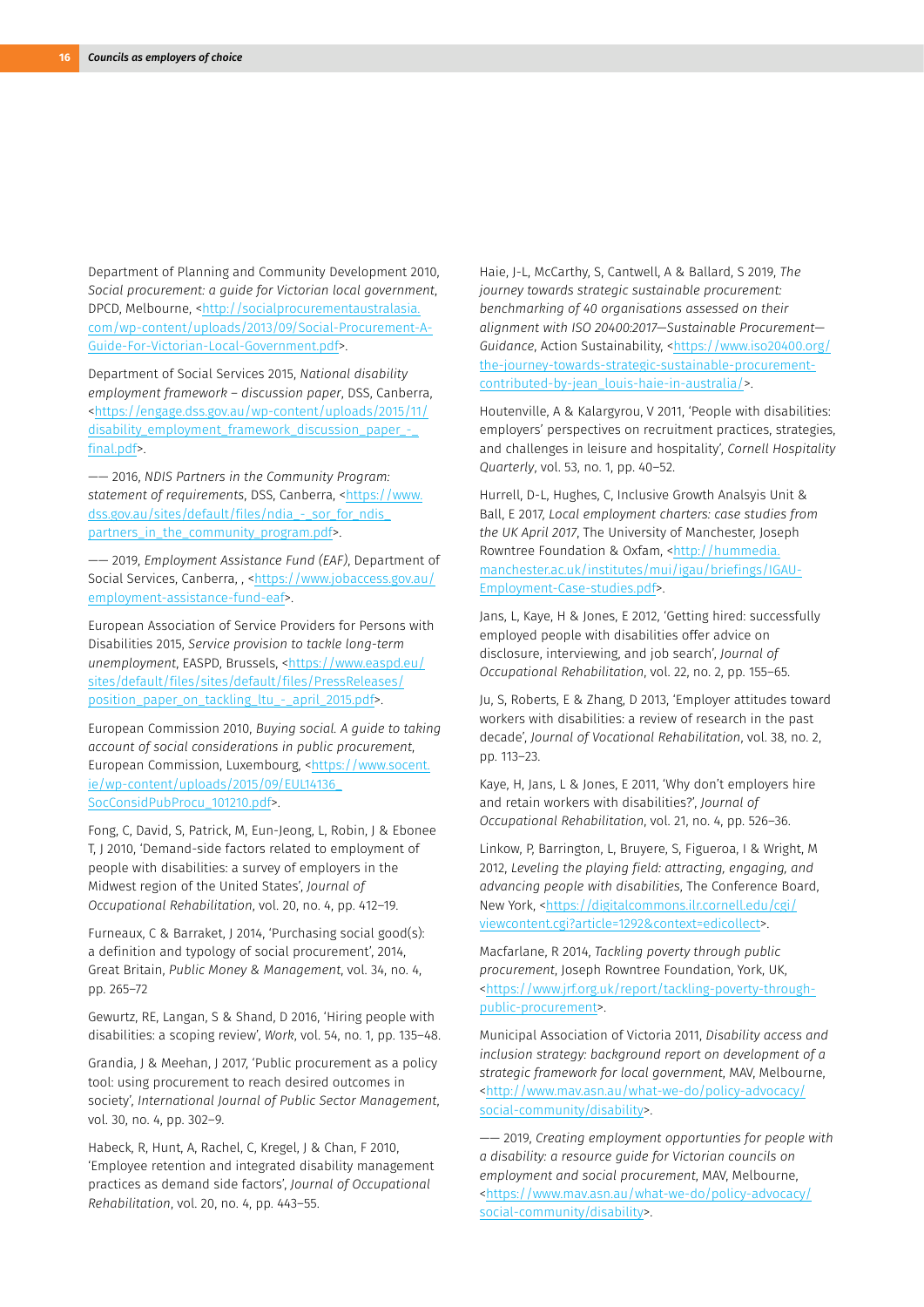—— 2020, *Procurement training and events*, MAV, Melbourne, <[http://www.mav.asn.au/what-we-do/procurement/](http://www.mav.asn.au/what-we-do/procurement/training-events) [training-events](http://www.mav.asn.au/what-we-do/procurement/training-events)>.

—— undated, *Why work for council*, MAV, Melbourne, <[https://www.viccouncils.asn.au/work-for-council/council](https://www.viccouncils.asn.au/work-for-council/council-careers/why-work-for-council)[careers/why-work-for-council>](https://www.viccouncils.asn.au/work-for-council/council-careers/why-work-for-council).

Mupanemunda, M 2020 (forthcoming), *Purchasing with purpose: tools to develop an organisational strategy for social procurement*, Brotherhood of St Laurence, Fitzroy, Vic.

NDIA 2019a, *ILC Policy Framework*, National Disability Insurance Agency, <[https://www.ndis.gov.au/community/](https://www.ndis.gov.au/community/information-linkages-and-capacity-building-ilc/ilc-policy-framework) [information-linkages-and-capacity-building-ilc/ilc-policy](https://www.ndis.gov.au/community/information-linkages-and-capacity-building-ilc/ilc-policy-framework)[framework>](https://www.ndis.gov.au/community/information-linkages-and-capacity-building-ilc/ilc-policy-framework).

—— 2019b, *LAC Partners in the Community*, National Disability Insurance Agency, <[https://www.ndis.gov.au/](https://www.ndis.gov.au/understanding/what-ndis/whos-rolling-out-ndis/lac-partners-community) [understanding/what-ndis/whos-rolling-out-ndis/lac](https://www.ndis.gov.au/understanding/what-ndis/whos-rolling-out-ndis/lac-partners-community)[partners-community>](https://www.ndis.gov.au/understanding/what-ndis/whos-rolling-out-ndis/lac-partners-community).

—— 2019c, *Participant Employment Strategy*, National Disability Insurance Agency, <[https://www.ndis.gov.au/](https://www.ndis.gov.au/about-us/strategies/participant-employment-strategy) [about-us/strategies/participant-employment-strategy](https://www.ndis.gov.au/about-us/strategies/participant-employment-strategy)>.

Newman, C & Burkett, I 2012, *Social procurement in NSW: a guide to achieving social value through public sector procurement*, Social Procurement Action Group, NSW, [<https://](https://www.socialtraders.com.au/wp-content/uploads/2016/05/Social-Procurement-in-NSW-Full-Guide.pdf) [www.socialtraders.com.au/wp-content/uploads/2016/05/](https://www.socialtraders.com.au/wp-content/uploads/2016/05/Social-Procurement-in-NSW-Full-Guide.pdf) [Social-Procurement-in-NSW-Full-Guide.pdf>](https://www.socialtraders.com.au/wp-content/uploads/2016/05/Social-Procurement-in-NSW-Full-Guide.pdf).

OECD 2010, *Sickness, disability and work: breaking the barriers – a synthesis of findings across OECD countries*, Organisation for Economic Co-operation And Development, Paris, <[https://read.oecd-ilibrary.org/social-issues](https://read.oecd-ilibrary.org/social-issues-migration-health/sickness-disability-and-work-breaking-the-barriers_9789264088856-en#page4)[migration-health/sickness-disability-and-work-breaking](https://read.oecd-ilibrary.org/social-issues-migration-health/sickness-disability-and-work-breaking-the-barriers_9789264088856-en#page4)[the-barriers\\_9789264088856-en#page4](https://read.oecd-ilibrary.org/social-issues-migration-health/sickness-disability-and-work-breaking-the-barriers_9789264088856-en#page4)>.

—— 2019, *Strategic uses of public procurement to achieve broader policy outcomes*, OECD, [<https://www.oecd-ilibrary.](https://www.oecd-ilibrary.org/sites/717274af-en/index.html?itemId=/content/component/717274af-en) [org/sites/717274af-en/index.html?itemId=/content/](https://www.oecd-ilibrary.org/sites/717274af-en/index.html?itemId=/content/component/717274af-en) [component/717274af-en](https://www.oecd-ilibrary.org/sites/717274af-en/index.html?itemId=/content/component/717274af-en)>.

Qian, J, Riseley, E & Barraket, J 2019, *Do employment-focused social enterprises provide a pathway out of disadvantage? An evidence review*, Centre for Social Impact, Swinburne University, Melbourne.

Raymond, M, Olsen, J, Ainsworth, S, Lotia, N, Harbridge, R & Holland, A 2019, *Improving access and inclusion in employment for people with disabilities: implementation of workplace adjustments in 'best-practice' organisations,* Centre for Workplace Leadership, University of Melbourne, <[https://fbe.unimelb.edu.au/\\_\\_data/assets/pdf\\_](https://fbe.unimelb.edu.au/__data/assets/pdf_file/0004/3103771/Improving-Access-and-Inclusion-in-Employment-for-People-with-Disabilities-Report.pdf) [file/0004/3103771/Improving-Access-and-Inclusion-in-](https://fbe.unimelb.edu.au/__data/assets/pdf_file/0004/3103771/Improving-Access-and-Inclusion-in-Employment-for-People-with-Disabilities-Report.pdf)[Employment-for-People-with-Disabilities-Report.pdf](https://fbe.unimelb.edu.au/__data/assets/pdf_file/0004/3103771/Improving-Access-and-Inclusion-in-Employment-for-People-with-Disabilities-Report.pdf)>.

Revington, C, Hoogendam, R & Holeton, A 2015, *The social procurement intermediary: the state of the art and its development within the GTHA*, The Learning Enrichment Foundation, Toronto, <[http://lefca.org/documents/Social-](http://lefca.org/documents/Social-Procurement-Intermediary-LEF-2015.pdf)[Procurement-Intermediary-LEF-2015.pdf>](http://lefca.org/documents/Social-Procurement-Intermediary-LEF-2015.pdf).

Social Traders (n.d), *City of Gold Coast: a council that is tendering social benefit*, Social Traders, Gold Coast, [<https://www.socialtraders.com.au/about-social](https://www.socialtraders.com.au/about-social-enterprise/what-is-social-procurement/resources-2/)[enterprise/what-is-social-procurement/resources-2/](https://www.socialtraders.com.au/about-social-enterprise/what-is-social-procurement/resources-2/)>.

The Social Value Portal 2015, *Bridging the gap: a good practice guide for making the most of the Social Value Act*, The Social Value Portal, London, [<http://socialvalueportal.](http://socialvalueportal.com/wp-content/uploads/2017/09/Social-Value-Portal_BRIDGING_THE_GAP_part2.pdf) [com/wp-content/uploads/2017/09/Social-Value-Portal\\_](http://socialvalueportal.com/wp-content/uploads/2017/09/Social-Value-Portal_BRIDGING_THE_GAP_part2.pdf) [BRIDGING\\_THE\\_GAP\\_part2.pdf>](http://socialvalueportal.com/wp-content/uploads/2017/09/Social-Value-Portal_BRIDGING_THE_GAP_part2.pdf).

UK Government 2020, *Public Services (Social Value) Act 2012*, The National Archives, <[http://www.legislation.gov.uk/](http://www.legislation.gov.uk/ukpga/2012/3/introduction) [ukpga/2012/3/introduction>](http://www.legislation.gov.uk/ukpga/2012/3/introduction).

United Nations 2006, *Convention on the Rights of Persons with Disabilities,* United Nations, Geneva, <[https://www.un.](https://www.un.org/disabilities/documents/convention/convoptprot-e.pdf) [org/disabilities/documents/convention/convoptprot-e.pdf](https://www.un.org/disabilities/documents/convention/convoptprot-e.pdf)>.

US Department of Labor 2019, *Building an inclusive workforce: a four-step reference guide to recruiting, hiring, and retaining employees with disabilities*, Department of Labor, Washington DC, [<https://www.dol.gov/odep/pdf/](https://www.dol.gov/odep/pdf/ODEP_Flipguide_2019_508.pdf) [ODEP\\_Flipguide\\_2019\\_508.pdf](https://www.dol.gov/odep/pdf/ODEP_Flipguide_2019_508.pdf)>.

van Kooy, J & Randrianarisoa, A 2017, *Giving aslyum seekers a chance: insights form a pilot employment program*, Brotherhood of St Laurence, Fitzroy, Vic., <[http://library.bsl.](http://library.bsl.org.au/jspui/bitstream/1/10187/1/VanKooyRandrianarisoa_Giving_asylum_seekers_a_chance_2017.pdf) [org.au/jspui/bitstream/1/10187/1/VanKooyRandrianarisoa\\_](http://library.bsl.org.au/jspui/bitstream/1/10187/1/VanKooyRandrianarisoa_Giving_asylum_seekers_a_chance_2017.pdf) [Giving\\_asylum\\_seekers\\_a\\_chance\\_2017.pdf>](http://library.bsl.org.au/jspui/bitstream/1/10187/1/VanKooyRandrianarisoa_Giving_asylum_seekers_a_chance_2017.pdf).

Victorian Government 2019, *Guide to councils*, Victorian Government, Melbourne, <[http://knowyourcouncil.vic.gov.](http://knowyourcouncil.vic.gov.au/guide-to-councils/how-councils-work/local-government-in-victoria) [au/guide-to-councils/how-councils-work/local](http://knowyourcouncil.vic.gov.au/guide-to-councils/how-councils-work/local-government-in-victoria)[government-in-victoria](http://knowyourcouncil.vic.gov.au/guide-to-councils/how-councils-work/local-government-in-victoria)>.

Victorian Public Sector Commission 2018, *Getting to work: Victorian public sector disability employment action plan*  2018-2025, VPSC, Melbourne, <[https://vpsc.vic.gov.au/](https://vpsc.vic.gov.au/wp-content/uploads/2018/10/Getting-to-work.pdf) [wp-content/uploads/2018/10/Getting-to-work.pdf>](https://vpsc.vic.gov.au/wp-content/uploads/2018/10/Getting-to-work.pdf).

Warr, D, Olney, S, Karanikolas, A, Katsikis, G, Peters, D, Wilcox, M, Dickinson, H, Hargrave, J, Kasidis, V, Ozge, J & Wheeler, J 20017, *Choice, control and the NDIS: service users' perspectives on having choice and control in the new National Disability Insurance Scheme*, University of Melbourne, <[https://](https://socialequity.unimelb.edu.au/__data/assets/pdf_file/0008/2598497/Choice-Control-and-the-NDIS.pdf) [socialequity.unimelb.edu.au/\\_\\_data/assets/pdf\\_](https://socialequity.unimelb.edu.au/__data/assets/pdf_file/0008/2598497/Choice-Control-and-the-NDIS.pdf) [file/0008/2598497/Choice-Control-and-the-NDIS.pdf](https://socialequity.unimelb.edu.au/__data/assets/pdf_file/0008/2598497/Choice-Control-and-the-NDIS.pdf)>.

Wiggett-Barnard, C & Swartz, L 2012, 'What facilitates the entry of persons with disabilities into South African companies?', *Disability and Rehabilitation*, vol. 34, no. 12, pp. 1016–23.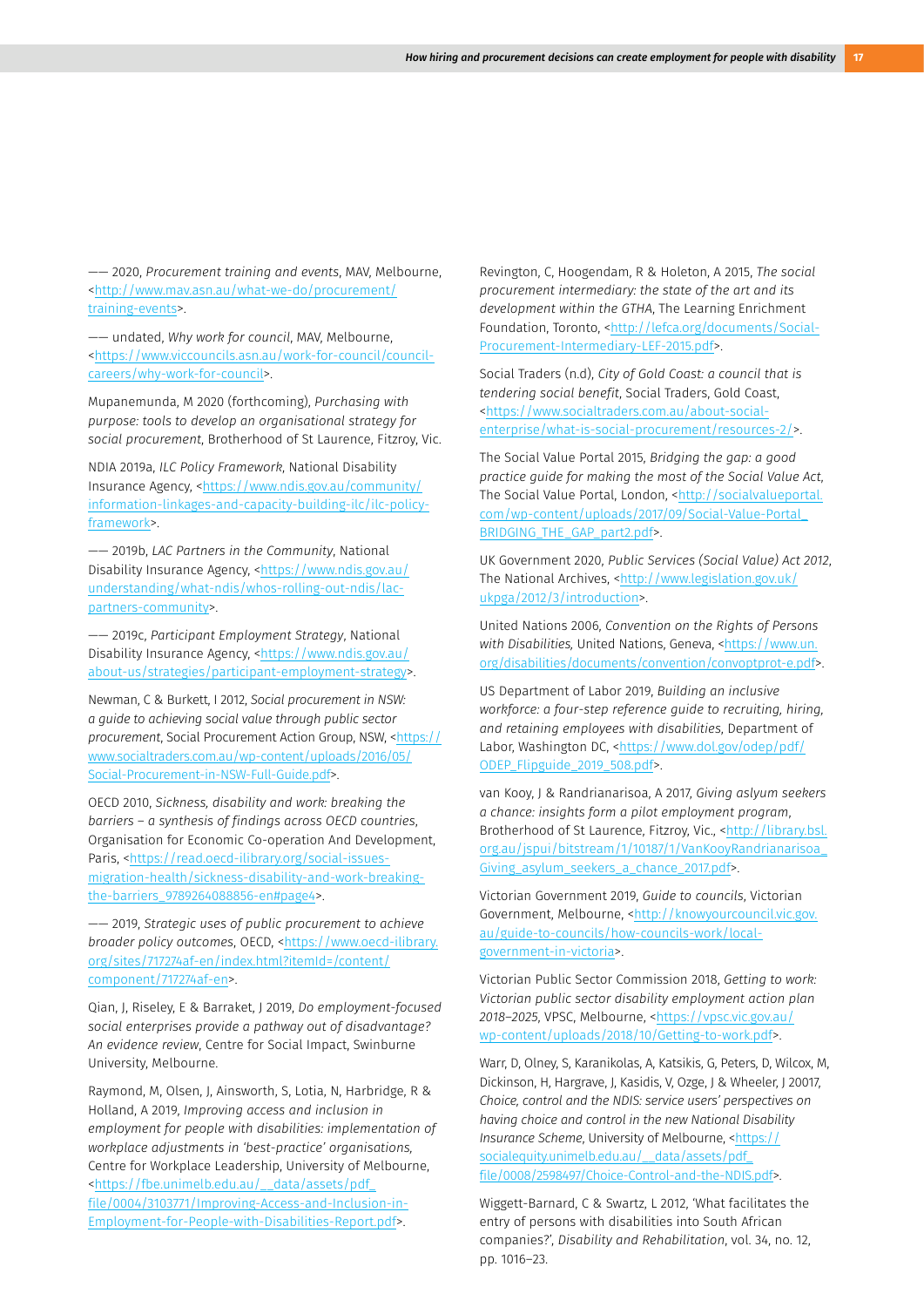# Acknowledgements

Thanks to the Bayside Peninsula Region councils for their practical insights during development of the research, to Lisa Rollinson and her team for their collaborative spirit, to Dina Bowman and Shelley Mallett for their valuable feedback on earlier drafts and to Deborah Patterson for her meticulous editing.

# Author

Maria Mupanemunda is a Research Officer in the Work and Economic Security team in the Brotherhood's Research and Policy Centre. She is also a Victorian Parliamentary Library Fellow examining the promise of social procurement policies.

# Suggested citation

Mupanemunda, M 2020, *Councils as employers of choice: how hiring and procurement decisions can create employment for people with disability*, Brotherhood of St Laurence, Fitzroy, Vic.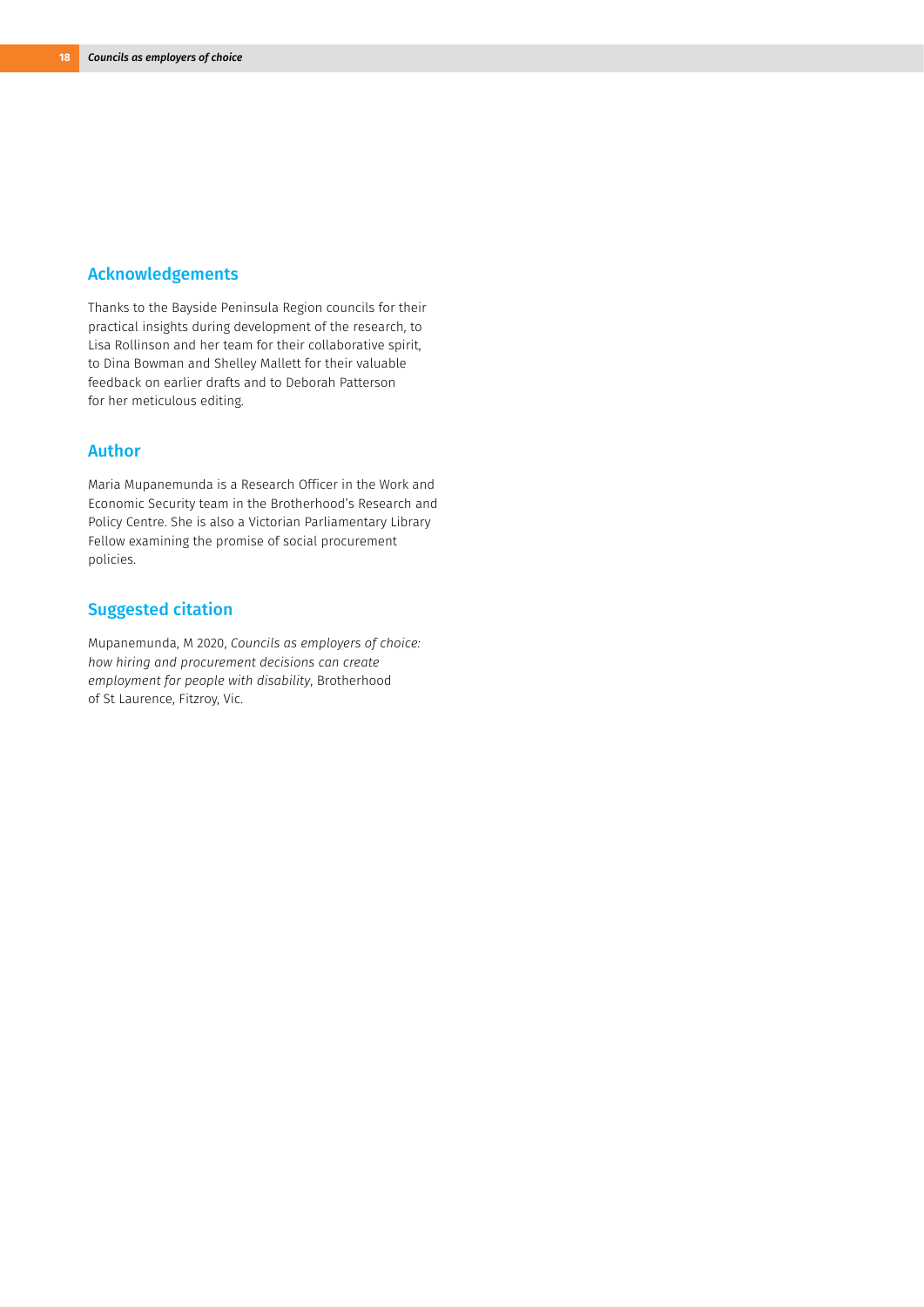This page is intentionally blank